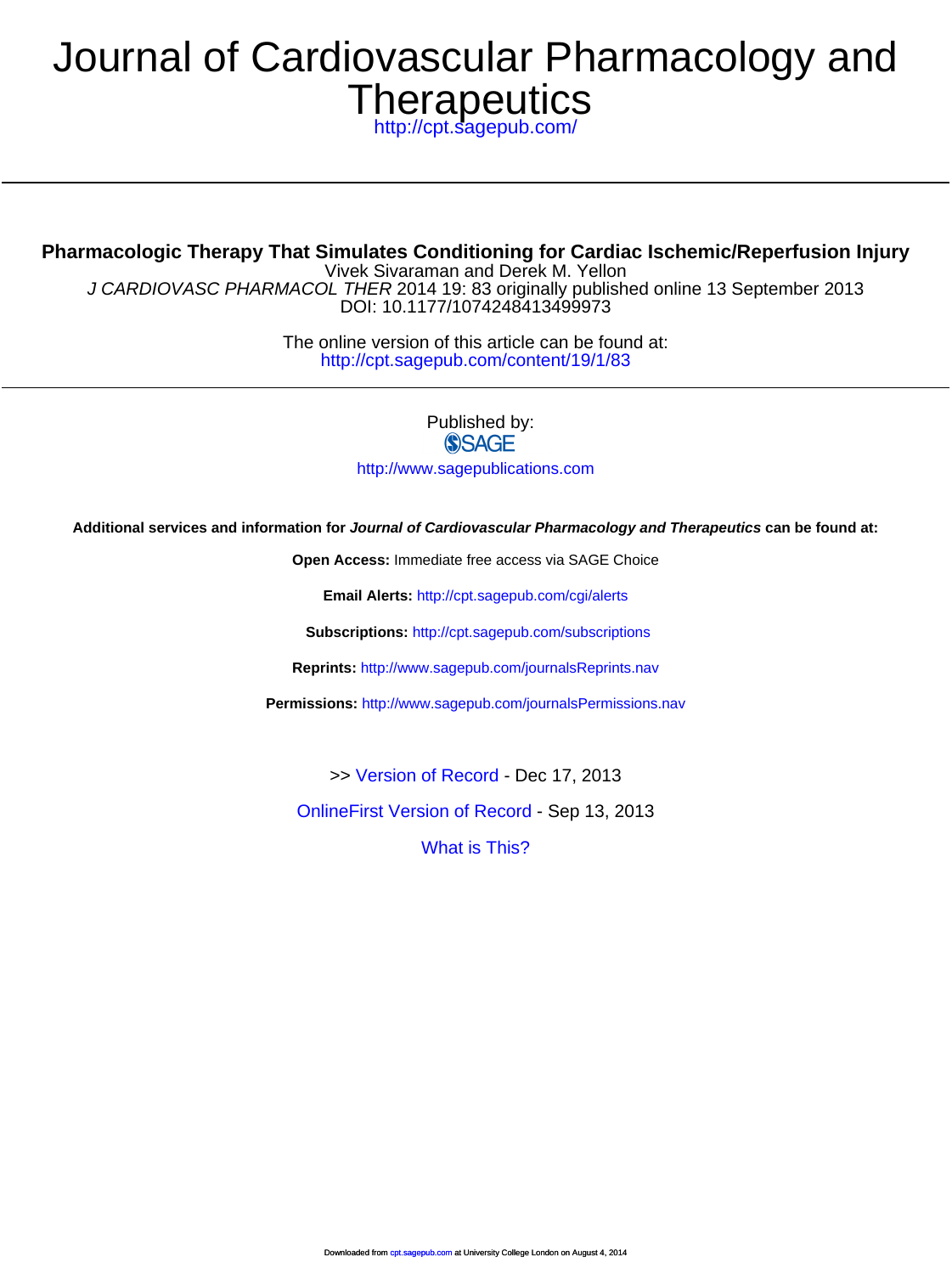## Pharmacologic Therapy That Simulates Conditioning for Cardiac Ischemic/ Reperfusion Injury

Journal of Cardiovascular Pharmacology and Therapeutics 2014, Vol 19(1) 83-96 © The Author(s) 2013 Reprints and permission: [sagepub.com/journalsPermissions.nav](http://www.sagepub.com/journalsPermissions.nav) DOI: 10.1177/1074248413499973 [cpt.sagepub.com](http://cpt.sagepub.com)



## Vivek Sivaraman, MBBS, MRCP, MD, FRCA<sup>I</sup>, and Derek M. Yellon, PhD, DSc, FRCP, FESC, FACC<sup>1</sup>

#### Abstract

Cardiovascular disease remains a leading cause of deaths due to noncommunicable diseases, of which ischemic heart disease forms a large percentage. The main therapeutic strategy to treat ischemic heart disease is reperfusion that could either be medical or surgical. However, reperfusion following ischemia is known to increase the infarct size further. Newer strategies such as ischemic preconditioning (IPC), ischemic postconditioning, and remote IPC have been shown to condition the myocardium to ischemia–reperfusion injury and thus reduce the final infarct size. Research over the past 3 decades has deepened our understanding of cellular and subcellular pathways that mediate ischemia–reperfusion injury. This in turn has resulted in the development of several pharmacological agents that act as conditioning agents, which reduce the final myocardial infarct size following ischemia–reperfusion. This review discusses many of these agents, their mechanisms of action, and the animal and clinical evidence behind them.

#### Keywords

acute myocardial infarction, cardiac pharmacology, ischemia–reperfusion injury, heart disease

Ischemic heart disease is a major cause of morbidity and mortality in both the developing and the developed world. Despite several therapeutic advances, both medical and surgical, which have occurred in the past few decades, cardiovascular disease remains the leading cause of deaths due to noncommunicable diseases. The Global Health Observatory data from the World Health Organization makes for uncomfortable reading. For instance, 1 in 10 adults in the world are diabetic, 25% of the adults in the world are overweight, while 20% are clinically obese. Furthermore, 40% of the adults have raised blood pressure, 39% have raised cholesterol, and 22% of the world's population still smoke. The burden of ischemic heart disease is set to rise, and therapeutic strategies are needed to tackle this burden on multiple fronts.<sup>1</sup>

One target is to reduce ischemic–reperfusion injury that occurs when ischemic myocardium is reperfused with oxygen and substrate-rich blood paradoxically worsening the infarct size.<sup>2</sup> During primary percutaneous coronary intervention (PCI), this occurs at the point of balloon deflation after inflation to clear an occluded coronary vessel, and in cardiac surgery, it occurs when the aortic cross-clamp is removed. Animal and human studies have shown that it is possible to reduce myocardial ischemic–reperfusion injury by ''conditioning'' the heart. Conditioning is thus a broad term used to describe a phenomenon that reduces infarct size at the point of reperfusion. Ischemic preconditioning (IPC) was originally

described in 1986, when multiple cycles of ischemia followed by reperfusion of the myocardium prior to the onset of prolonged lethal ischemia, resulted in a smaller infarct size in dogs.<sup>3</sup> Subsequently described in rats and dogs were similar cycles applied at the point of reperfusion of the myocardium, referred to as ischemic postconditioning.<sup>4,5</sup> It was further discovered that these ischemic cycles when applied to a remote region or an organ had a similar protective effect on heart muscle that had been subjected to prolonged lethal ischemia, a strategy coined remote IPC (RIPC). $6$  Over the last few decades, research into the mechanisms of conditioning has revealed multiple receptors, pathways, and end effectors, all of which can be pharmacologically stimulated (Figure 1).

Manuscript submitted: June 19, 2013; accepted: July 9, 2013.

#### Corresponding Author:

Email: d.yellon@ucl.ac.uk

<sup>&</sup>lt;sup>1</sup> The Hatter Cardiovascular Institute, University College London, London, United Kingdom

Derek M. Yellon, The Hatter Cardiovascular Institute, University College London Hospital and Medical School, 67 Chenies Mews, London WC1E 6HX, United Kingdom.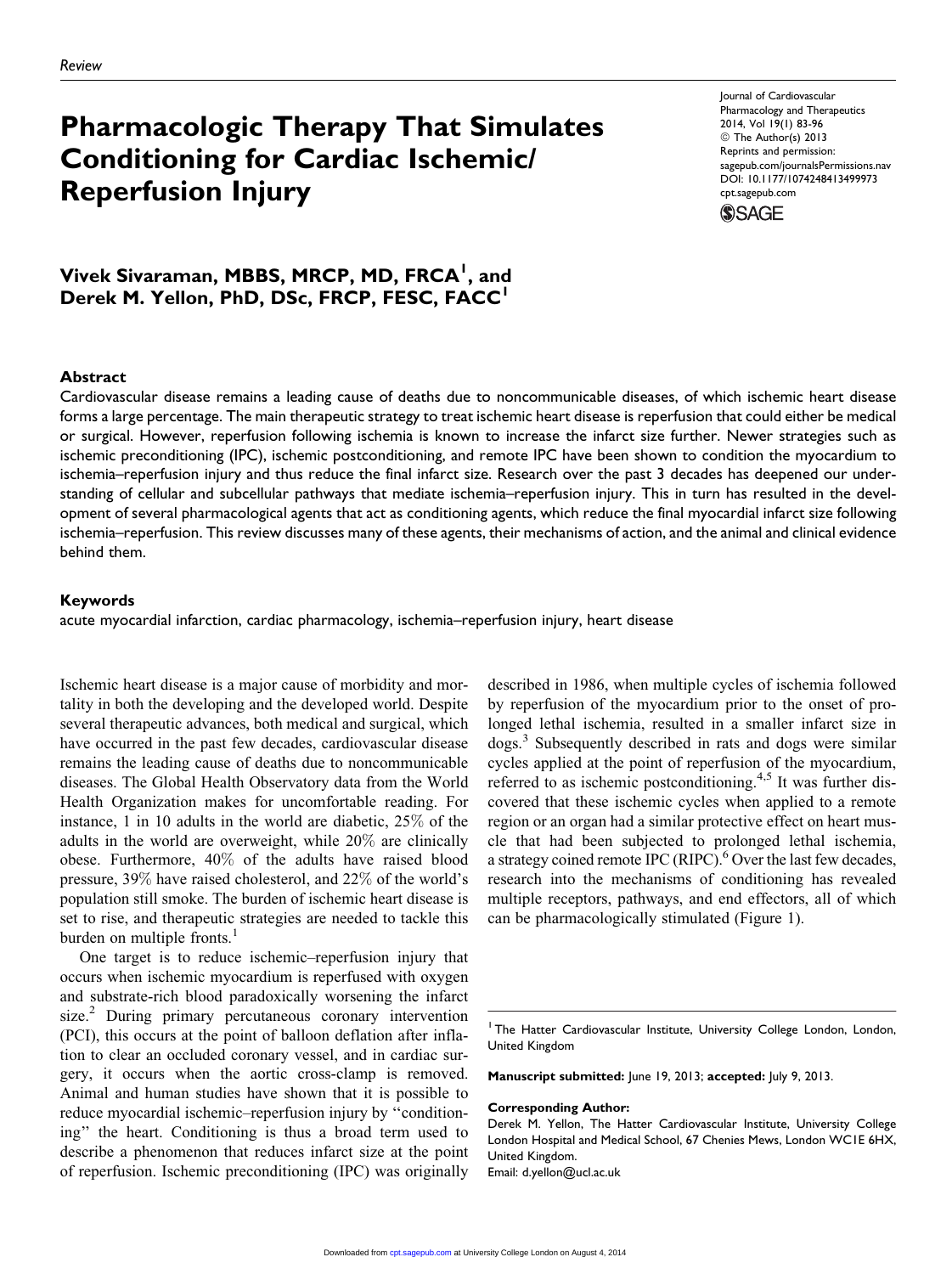

Figure 1. Receptors, Pathways and End-Effectors involved in the Conditioning Pathway.

#### Reperfusion Injury

Animal studies have revealed that reperfusion alone may contribute to a significant percentage of the final infarct size. Exactly, how much injury is caused by reperfusion of the human myocardium, however, has been difficult to quantify, although it is assumed to be in the region of up to  $50\%$ .<sup>7</sup> During ischemia, lack of oxygen supply to the myocardium results in depleted adenosine triphosphate (ATP) levels. The ensuing anaerobic glycolysis results in the production of lactic acid and a decrease in both intracellular and extracellular pH. In an effort to correct this anomaly, the  $Na^+/H^+$  exchanger draws  $Na<sup>+</sup>$  into the cell while pushing out H<sup>+</sup>. The increase in intracellular  $Na<sup>+</sup>$ , which is normally an extracellular cation, causes the Na<sup>+</sup>/Ca<sup>2+</sup> exchanger to function in reverse mode carrying  $Na<sup>+</sup>$  out of the cell and  $Ca<sup>2+</sup>$  into the cell. Furthermore, the continued anaerobic metabolism, with a lack of blood flow, results in the accumulation of waste metabolites. This increases the osmolality of the internal cell environment resulting in flow of water into the cells along the gradient causing cell swelling. The net result is an intracellular environment that is acidic, rich in cytosolic calcium, and swollen from inflow of the solvent.<sup>8</sup> Reperfusion has injurious effects, as it results in a sudden oxidative load and rapid pH correction in a damaged cell that has impaired calcium handling. The  $Ca^{2+}/Na^{+}$  exchanger continues to work in the reverse mode causing a further accumulation of calcium. The calcium-rich oxidative environment created within the myocyte results in the opening of a mitochondrial permeability transition pore (MPTP) on the inner mitochondrial membrane, which causes the release of proapoptotic factors, triggering cell death. Furthermore, the presence of oxygen

radicals attracts inflammatory cells such as neutrophils resulting in the release of cytotoxic agents that worsen myocardial damage.7,9,10

## Cellular Pathways Underlying Ischemic Conditioning

Although a detailed review of the mechanisms of IPC and postconditioning is beyond the scope of this article, one among several authoritative reviews on the subject has been suggested in the reference.<sup>11</sup> Several thousand research articles have been published which have attempted to explain the mechanism of ischemic conditioning over the last 3 decades. In brief, IPC results in the release of substances such as adenosine, bradykinin, endogenous opioids, and other growth factors. These substances bind to the cell surface receptors, which in turn activate cardioprotective pathways. Enzymes that have been shown to be involved in this pathway include phosphotidylinositol-3 phosphate kinase, protein kinase B (PKB or Akt), endothelial nitric oxide synthase (eNOS), extracellular signal-regulated protein kinases 1 and 2 (ERK1/2), protein kinase C (PKC), and Janus kinase and signal transducer and activator of transcription (JAK-STAT), a set of kinases that has been termed by Yellon as the reperfusion injury salvage kinase (RISK) pathway.<sup>11,12</sup> Other pathways suggested to contribute to the conditioning phenomenon include the Survivor Activating Factor Enhancement pathway and possibly the  $5'$ -adenosine monophosphate-activated kinase pathway.13,14 Once the cell has been preconditioned, these pathways are activated at reperfusion, which results in a cascade of reactions that ultimately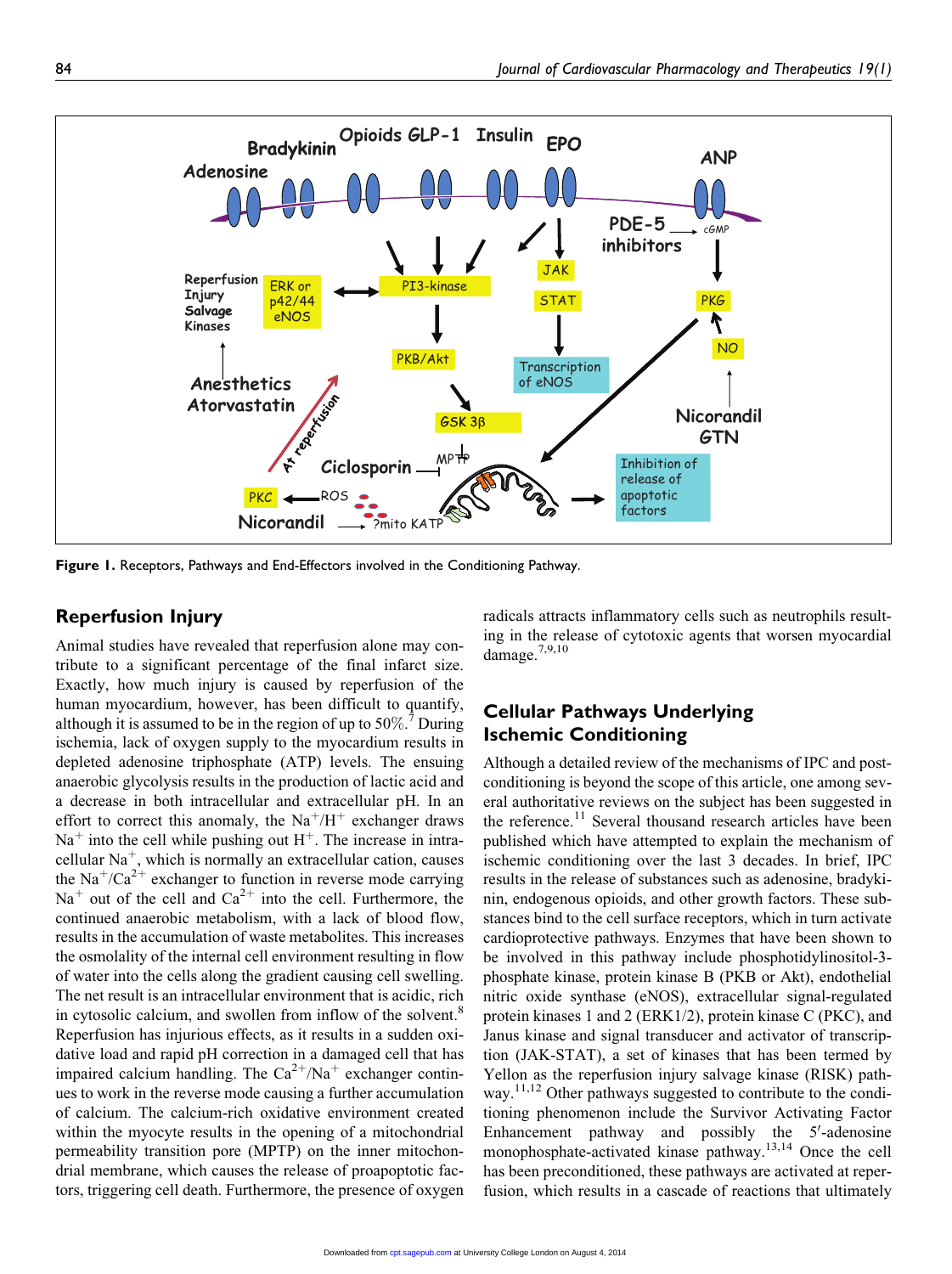prevent the opening of the MPTP. The mitochondria in the cell thus continue to function without the release of proapoptotic factors, and this prevents cell death (Figure 1). However, the exact mechanisms remain unclear, especially how it is that the heart "remembers" that it is preconditioned. Similar mechanisms have been described with regard to ischemic postconditioning, mainly implicating the RISK pathway and the MPTP. Pharmacological therapy can thus simulate conditioning by targeting the cell at one of these points—at the level of the receptor, the signal transduction pathways, or the MPTP.

## Pharmacological Agents That Activate Cardiomyocyte Receptors

#### Adenosine

In 1991, Liu et al described how 2 nonselective adenosine antagonists could block the protection afforded by IPC in rabbit hearts, first implicating a potential therapeutic role for adenosine. Furthermore, the intracoronary administration of an adenosine A1 receptor  $(A_1R)$  agonist caused the same infarct size reduction as seen in preconditioned hearts.<sup>15</sup> The activation of this was subsequently linked to PKC and other enzymes of the RISK pathway.<sup>16,17</sup>

Taking the animal evidence forward, the Acute Myocardial Infarction STudy of Adenosine (AMISTAD) study proceeded to randomize 236 patients, who had been treated with thrombolysis, to receive an infusion of adenosine or placebo. Infarct size was assessed using single-photon emission computed tomography (SPECT) that showed a 33% relative reduction in infarct size in the group that received adenosine. Further analysis suggested that the group with anterior myocardial infarction (MI) benefitted the most from adenosine with a 67% relative reduction in the infarct size.<sup>18</sup> The AMISTAD-II was published in 2005, which examined the effects of adenosine in 2118 patients who were admitted with an anterior ST-segment elevation MI (STEMI). They were randomized to receive an intravenous 3-hour infusion of either adenosine 50 or 70  $\mu$ g/ kg/min or placebo prior to reperfusion. Infarct sizes, as determined by SPECT, were reduced with  $70 \mu g/kg/min$  of adenosine, which correlated with the reduced clinical events. However, it did not reduce the primary end point of survival without rehospitalization with congestive heart failure  $(CHF)$ <sup>19</sup> A subsequent post hoc analysis revealed that patients who received adenosine within 3.17 hours had improved survival.<sup>20</sup>

There are several subtypes of adenosine receptors, which may reduce the side effects of adenosine and result in better outcomes. Adenosine acts via 4 known adenosine receptors—  $A_1$ ,  $A_2$ <sub>a</sub>,  $A_2$ <sub>b</sub>, and  $A_3$ . Animal studies have suggested that the  $A_{2b}$  receptor appears to play a crucial role in cardioprotec- $\sum_{n=1}^{\infty}$  AMP579 is an adenosine receptor agonist that acts on  $A_1$  and  $A_{2a}$  receptors. The AMP579 Delivery for Myocardial Infarction Reduction (ADMIRE) investigators administered AMP579 prior to PCI in patients having an STEMI. They used 3 different doses but found no difference in infarct

sizes.<sup>23</sup> There are several potential reasons for a negative result in this trial. First, AMP579 was administered to patients at a median time period of 0.37 hours prior to reperfusion. Furthermore, only an infusion was given with no bolus dose. It is likely that the concentration of AMP579 was not sufficient at the point of reperfusion and for several hours after. Second, the authors state that the steady state concentration of the drug was achieved only in 4 to 6 hours. It is thus likely that the blood concentration of AMP579 varied greatly among patients. Moreover, it has been recently suggested that it is the  $A_{2b}$  activity that is crucial to AMP579's cardioprotective effect.<sup>24</sup>  $A_{2b}$  is a low-affinity receptor that requires a dose of agonist that is high enough to bind to the receptor to result in activity. The animal evidence for infarct size reduction with AMP579 is robust, with timing, dosage, and duration of administration being crucial determinants.<sup>25,26</sup>

#### Bradykinin

Wall et al were able to prove that bradykinin reduced infarct size just as much as IPC using intra-atrial infusions of bradykinin in an in vivo rabbit model. A bradykinin receptor antagonist, HOE 140, blocked the protective effect of IPC. It was thus possible that bradykinin was also a trigger released by an IPC stimulus. $27$  Subsequent experiments in other animal models have shown a crucial role for bradykinin via the B2 receptor.<sup>28</sup> Angiotensin-converting enzyme (ACE) inhibition results in the accumulation of bradykinin. Although some studies using ACE inhibitors alone with the aim of conditioning the heart have been positive,  $29-31$  others have suggested that ACE inhibitors provide a subthreshold level of conditioning, and a further stimulus is needed to enhance its effects. $32,33$ 

The data in humans regarding bradykinin are more controversial. A total of 41 patients undergoing isolated coronary artery bypass grafting (CABG) were randomized to receive a bradykinin infusion or nothing prior to cardiopulmonary bypass. Patients who received bradykinin had lower creatinine kinase (CK)-MB release, but the troponin I levels were the same in both the groups.<sup>34</sup> Conversely, Perdersen et al conducted a randomized, double-blind crossover trial in healthy male volunteers, using a forearm endothelium-mediated vasomotor dysfunction model. Their findings did not support any role for bradykinin in humans.<sup>35</sup> With regard to ACE inhibitors, there are several large clinical trials showing good outcomes with the administration of these drugs after MI.<sup>36</sup> In the context of acutely conditioning the heart during reperfusion, enalaprilat has been administered directly into the coronary artery during reperfusion in several small clinical trials with improvement in ST-segment elevation, ventricular repolarization, arrhythmias, and inflammation.<sup>37-39</sup>

#### Opioids

In 1995, Schultz et al provided evidence for the involvement of opioid receptors in male Wistar rat hearts using naloxone, a nonselective opioid receptor antagonist, to block the protective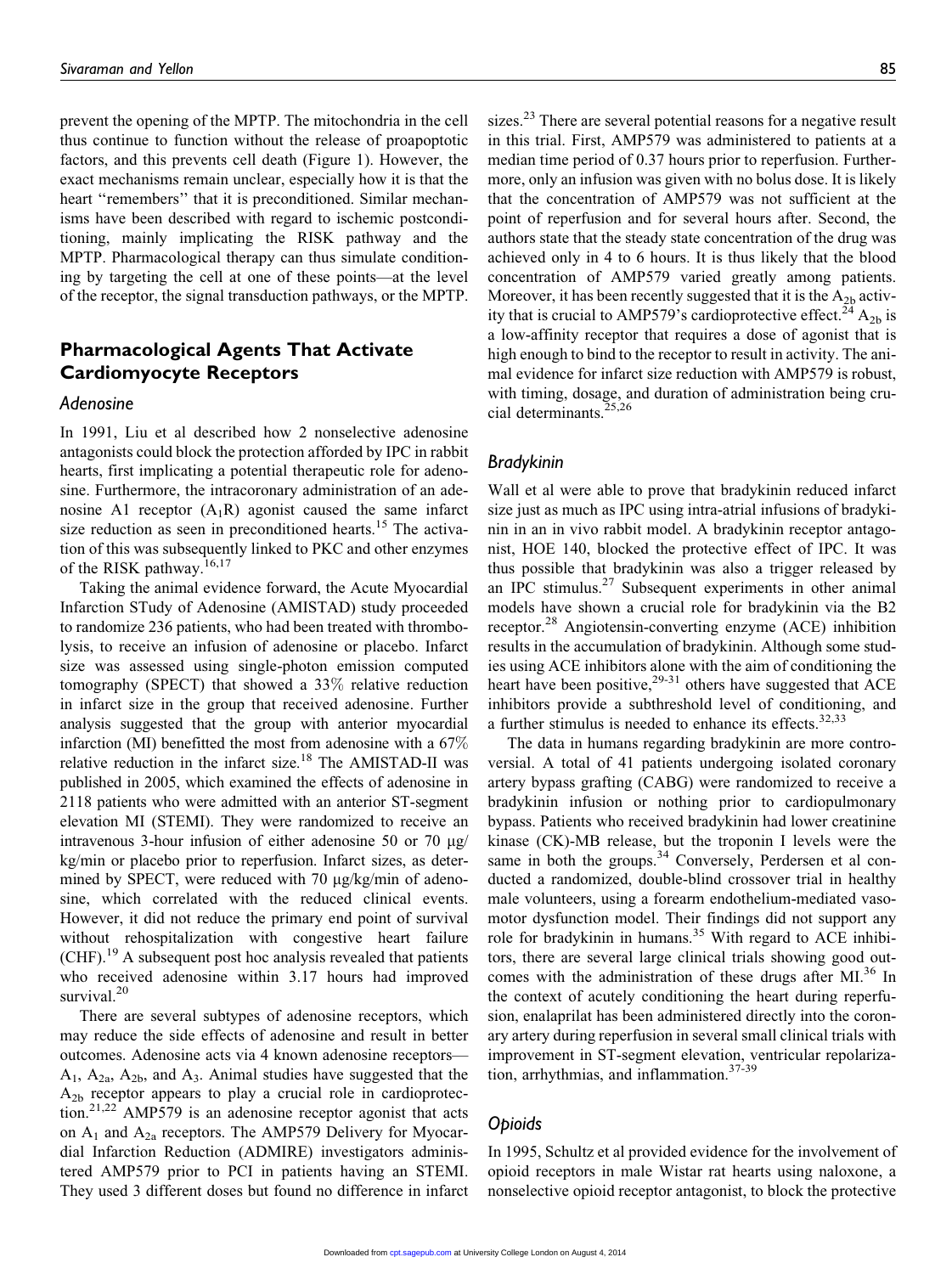effects of IPC.<sup>40</sup> Clinical studies examining the effect of opioids in humans, however, have been slow to emerge. Confounding this may be the fact that many patients having CABG surgery or admitted with an evolving STEMI are given opioids. Nonetheless, in a study of 40 patients by Wong et al, remifentanil infusions given to a group of 20 patients having CABG surgery was associated with a reduction in CK-MB release at 24 hours and a reduced troponin I release at 12 hours.  $41,42$ Although associated with a reduced time to tracheal extubation, a lesser need for defibrillation postreperfusion and a lower incidence of arrhythmias postoperatively, the study was not powered to look at mortality data. Additionally, the intensive care unit (ICU) and hospital stays were no different in either group. It is thought that preconditioning is triggered via the  $\kappa$ and  $\delta$  opioid receptors in animal models,<sup>43</sup> but remifentanil is an opioid that acts on  $\mu$  receptors, demonstrating the heterogeneity that exists between various species. Overall, the effects of opioids are under investigated in humans and need further probing.

#### Glucagon-Like Peptide 1 (GLP-1)

Glucagon-like peptide 1 (GLP-1), an incretin hormone, is secreted by the duodenum and the jejunum in response to intestinal glucose load, even before blood glucose levels have risen. GLP-1 has been shown to reduce infarct size when administered to animal hearts by our group and by others. $44,45$  It is likely that GLP-1 acts via a surface receptor present on the cardiomyocyte and activates downstream signaling kinases of the RISK pathway.<sup>44</sup> It is broken down within a few minutes by the enzyme dipeptidyl peptidase  $4$  (DPP-4).<sup>46</sup> Thus, DPP-4 inhibitors such as sitagliptin, vildagliptin, and saxagliptin could prolong the action of GLP-1 by preventing their breakdown. There is certainly animal evidence for the infarct reducing effects of vildagliptin and sitagliptin.<sup>47-49</sup> However, the DPP-4 inhibitors are yet to be tested in patients with regard to their conditioning effect.

Another group of drugs are the GLP-1 receptor agonists. There are currently 2 agonists that are licensed for use in the treatment of type 2 diabetes, exenatide and liraglutide. Both these agents have been shown to be cardioprotective in animal models that have been discussed in detail in a review.<sup>50</sup> A recent clinical trial examined the effect of exenatide in 172 patients presenting with a STEMI.<sup>51</sup> Exenatide was started as an infusion 15 minutes prior to primary PCI, continued for 6 hours afterward, and was compared to placebo. In all, 90% of the patients were nondiabetic. Cardiac magnetic resonance imaging (MRI) 90 days later showed improved myocardial salvage in patients who received exenatide. $52$ 

### Atrial Natriuretic Peptide

Atrial natriuretic peptide (ANP) is a 28 amino acid peptide produced by atrial cardiomyocytes in response to distention and ischemia.<sup>53</sup> It acts on a guanylyl cyclase-coupled receptor that is present in various organs in the body.<sup>54</sup> Downstream, it is likely that ANP acts on several targets including a cyclic guanosine monophosphate (cGMP)-coupled protein kinase G (PKG), components of the RISK pathway, and even MPTP, exerting a protective action on the myocardium and reducing the infarct size. $55,56$ 

The largest human trial to date examining the effect of ANP was conducted by the Japan-Working groups of acute myocardial Infarction for the reduction of Necrotic Damage (J-WIND). After PCI at a dose of 0.025 µg/kg/min intravenously for 3 days, 569 patients were randomized to receive either ANP or placebo. Of the 535 patients that had a complete data set, 255 patients received ANP and had a smaller infarct size as determined by CK area under the curve (CK-AUC) over 72 hours. Furthermore, these patients had a significantly better ejection fraction at 6 months compared to the control group. Additionally, rehospitalization due to heart failure and death due to cardiac causes were lower in the group that received ANP.<sup>57</sup> Other studies using ANP have shown benefit,  $58,59$  but larger randomized trials are yet to be conducted.

#### Erythropoeitin

Erythropoeitin (EPO) is a glycoprotein hormone produced by various organs in the body including kidney, liver, vascular smooth muscle, and cardiac muscle. It exerts its effects through a transmembrane erythropoietin receptor (EPOR) that is a type of cytokine receptor.<sup>60</sup> The formation of both EPO and EPOR is brought about by hypoxia, likely to be through the production of the hypoxia-inducible factor  $1<sup>61</sup>$  EPO has been linked to various enzymes involved in the cardioprotective pathway including PI3-K, Akt, JAK-STAT, and glycogen synthase kinase 3 $\beta$  (GSK-3 $\beta$ ), in the prevention of apoptosis<sup>62,63</sup> and ultimately to the formation of the MPTP, $\bar{64}$  thus reducing infarct size.

Clinical studies using EPO around the time of reperfusion have been conflicting. In a double-blinded, randomized, placebo-controlled trial conducted by our group, 51 patients who were admitted to a tertiary cardiac center with STEMI received an intravenous bolus of 50 000 IU of EPO prior to PCI and a further bolus 24 hours later. There was no improvement in any outcomes that were measured. In fact, there was an increased incidence of microvascular obstruction (MVO), left ventricular  $(LV)$  dilation, and LV mass in the group that received EPO.<sup>65</sup> Similarly, in the REVEAL study, investigators who randomized 222 patients to receive 60 000 IU of EPO within 4 hours of reperfusion found no reduction in infarct size and a higher rate of adverse cardiovascular outcomes (death, MI, stroke, and stent thrombosis). Furthermore, a subgroup analysis revealed larger infarct sizes in older patients.<sup>66</sup> The REVIVAL-3 trial<sup>67</sup> and the HEBE-III trials were also negative.<sup>68</sup> Similar studies in the cardiac surgical setting have been disappointing.<sup>69,70</sup> On the other hand, in a smaller trial involving 30 patients that received 33 000 IU of EPO prior to PCI intravenously and further boluses 24 and 48 hours later, there was a reduction in the primary outcome measure of CK-MB AUC and thus myocardial injury. Measures of inflammation were also markedly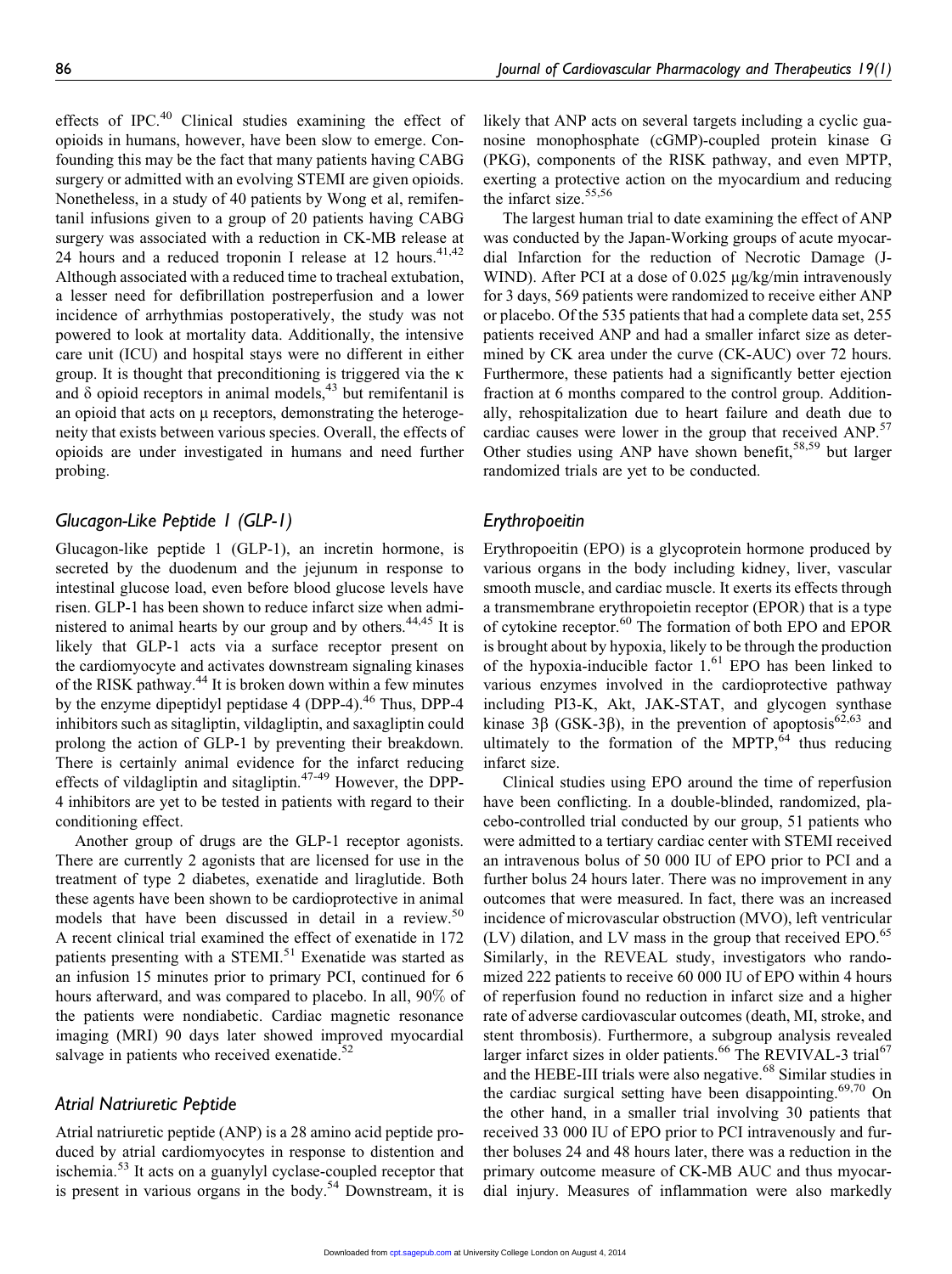reduced, and gene expression shifted toward the antiapoptotic spectrum.<sup>71</sup> Additionally, a different regime of 1000 IU/kg of EPO given intravenously immediately following reperfusion in a randomized trial by Prunier et al showed a reduced incidence of MVO in the EPO group along with a short-term improvement in LV volume and function.<sup>72</sup> Similar intravenous regimes in 2 other trials showed improvement in LV function in favor of EPO.<sup>73,74</sup> Thus, the infarct-reducing capabilities of EPO may be demonstrated, if the dosage, timing, and route of administration are optimized. Given the volume of evidence in laboratory data combined with the positive trials, interest in EPO has not waned. Although the results of the EPOMINONDAS trial is eagerly anticipated, $75$  the EPO-AMI-II study has started recruiting patients to receive intravenous EPO within 6 hours of reperfusion, $76$  and the ICEBERG trial aims to administer intracoronary EPO to patients before reperfusion. $77$ 

#### Insulin

Insulin is a peptide hormone secreted by the  $\beta$  cells of the pancreas. It binds to a tyrosine kinase transmembrane receptor to exert its effects.<sup>78</sup> Similar to EPO, the evidence for insulin administration resulting in activation of cardioprotective pathways has been repeatedly provided by our group and others<sup>79,80</sup> and has also been linked to closure of the MPTP.<sup>81</sup> However, insulin administration per se would result in hypoglycemia and hypokalemia, so it was examined in animal models as a glucose–insulin–potassium (GIK) infusion. In an in vivo rabbit model, GIK administration resulted in reduced infarct size and decreased indices of apoptosis.<sup>82</sup> Similar results were obtained in vivo in dogs and pigs.<sup>83,84</sup>

Translation into the clinical setting of reperfusion injury has proved disappointing. The largest trial involving GIK to date, Clinical Trial of Reviparin and Metabolic Modulation in Acute Myocardial Infarction Treatment Evaluation-Estudios Cardiologicas Latin America (CREATE-ECLA), did not show any improvement in morbidity or mortality.<sup>85</sup> This trial recruited 20 201 patients in 470 centers worldwide. The protocol described the initiation of GIK administration prior to PCI or immediately after thrombolysis in patients presenting with AMI. However, 68% of the patients received the GIK infusion after thrombolysis or PCI. A large majority of recruited patients were thrombolyzed, and even patients who received GIK prior to thrombolysis or PCI did not have any benefit in terms of morbidity or mortality. In fact, the mortality was slightly higher in the group that received GIK prior to reperfusion (12.2% vs 8.2%). In Organization for the Assessment of Strategies for Ischemic Syndromes 6 (OASIS-6), 2748 patients were recruited into a similar trial with a similar protocol.<sup>86</sup> Patients received GIK soon after presentation prior to reperfusion therapy, and yet the study showed no outcome benefit. OASIS-6 seemed to suggest that glucose and potassium thrown into the milieu may have been confounding factors as both independently predicted death and heart failure at 3 days. On a different note, animal studies using low-dose insulin that does not cause hypoglycemia appeared to have the same benefits as GIK.<sup>83</sup> Moreover, in a recent randomized controlled trial, Immediate Myocardial Metabolic Enhancement During Initial Assessment and Treatment in Emergency Care (IMMEDI-ATE), where 871 patients with a high probability of an acute coronary syndrome (ACS) were randomized to receive GIK or placebo in the ambulance prior to arrival at the hospital, GIK was associated with lower rate of cardiac arrest and inhospital mortality. The 30-day survival was the same in both the groups.<sup>87</sup> In the cardiac surgical setting, interest for GIK still exists with several small trials that are positive. In a metaanalysis of 33 trials and 2113 patients, GIK infusions were associated with a lower incidence of perioperative MI, lower requirement for inotropic support, better cardiac index, and reduced ICU stay. Duration of hospital stay, postoperative atrial fibrillation, and all-cause mortality were, however, the same between the placebo and the GIK groups.<sup>88</sup>

## Pharmacological Agents Acting on Intracellular Signal Transduction Pathways

#### Volatile Anesthetics

In 1983, Davis et al randomized 28 dogs to receive Halothane  $(n = 18)$  for 12 hours, starting 1 hour after left anterior descending coronary artery ligation, or to awaken on room air without further intervention ( $n = 10$ ). After 24 hours, the heart was excised, and triphenyltetrazolium chloride staining was done for infarct size measurement. Dogs that received halothane had a significantly smaller infarct size.<sup>89</sup> Although this preceded Murry's seminal article in  $1986$ ,<sup>3</sup> the first evidence of volatile anesthetics providing a conditioning effect was first described by Cope et al, where rabbits anesthetized with halothane, enflurane, and isoflurane showed reduced myocardial infarct sizes as compared to rabbits anesthetized with pentobarbital, propofol, or ketamine-xylazine.<sup>90</sup> Subsequent evidence in animal models proved that other volatile anesthetics, such as sevoflurane and desflurane, provide a preconditioning effect.<sup>91</sup> Volatile anesthetics have since been shown to work via the same pathways that are involved in IPC, including the adenosine receptor, PI3-K/Akt, MEK1/2, ERK1/2, PKC, largeconductance, calcium-activated potassium (BKCa) channels, and MPTP.<sup>92</sup>

The first human studies were conducted with enflurane and isoflurane in the setting of on-pump cardiac surgery that showed better LV contractility and reduced troponin I and CK-MB AUC, respectively, with the use of these agents.  $93,94$ These studies applied the anesthetic agents in a preconditioning protocol prior to reperfusion. Subsequent studies seemed to suggest that it was unnecessary to use the volatile anesthetics in a preconditioning protocol, but if used as the primary anesthetic agent throughout the course of the surgery, resulted in reduced perioperative myocardial injury and reduced stay in ICU and in hospital, with better myocardial contractility overall.<sup>95,96</sup> Studies have also looked at long-term outcomes. In a placebo-controlled trial by Garcia et al, 72 patients subjected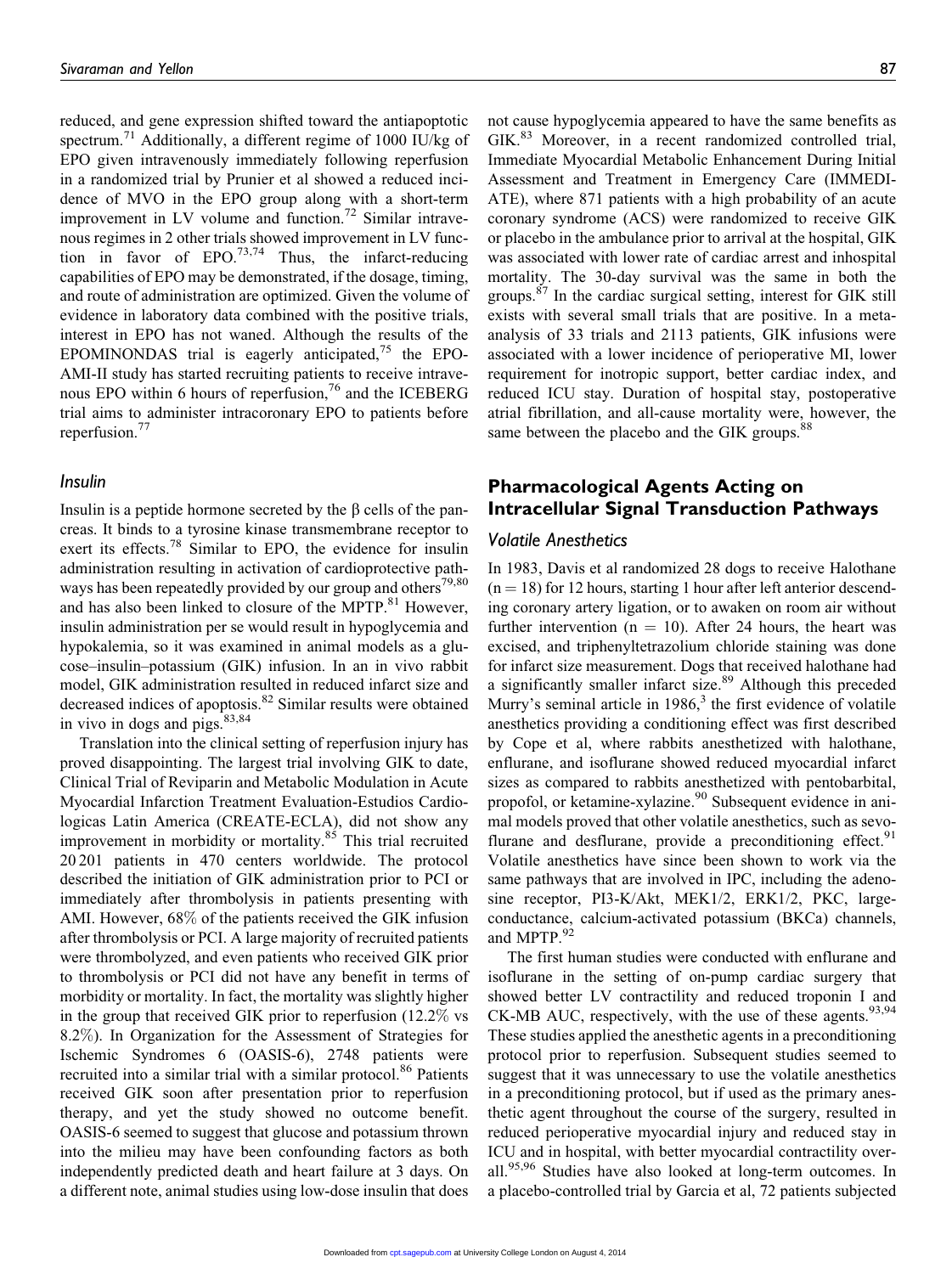to a preconditioning protocol with sevoflurane had a lower incidence of late cardiac events. $97$  There have been negative studies as well. In a study by De Hert et al, 414 patients were randomized to receive sevoflurane, desflurane, or propofol. There was no difference in troponin I release or 1-year mortality between any of the groups. However, the length of hospital stay was reduced in the group that received sevoflurane and desflurane.<sup>98</sup> Larger trials are needed, however, to examine the cardioprotective action of anesthetic agents.

#### Phosphodiesterase (PDE)-5 Inhibitors

PDE-5 is an intracellular enzyme that degrades cGMP within the cell. Inhibition of PDE-5 results in the accumulation of cGMP, which exerts downstream effects on signaling cascades associated with cardioprotection including PKG, PKC, ERK, and GSK-3 $\beta$ .<sup>99</sup> These drugs have been shown to increase the levels of nitric oxide (NO), a signaling molecule active within the RISK cascade.<sup>100</sup>

The main drugs in this category are sildenafil, vardenafil, tadalafil, and avanafil. Sildenafil was originally investigated for use in angina but was licensed for use in erectile dysfunction subsequently, as a large number of trial participants described this side effect. Additionally, sildenafil and tadalafil have been licensed for use in the management of pulmonary arterial hypertension following the publication of several trials showing their beneficial effect on pulmonary vascular endothelium.<sup>101</sup> There is also evidence for its beneficial effect in congestive cardiac failure, high-altitude pulmonary edema, and high-altitude pulmonary hypertension.<sup>102</sup> With regard to the conditioning effects of sildenafil, there are several animal studies showing a beneficial effect on infarct size. However, there are no clinical trials in humans to date examining the role of PDE-5 inhibitors in the context of ischemia/reperfusion.

#### Glyceryl Trinitrate or Nitroglycerin

Glyceryl trinitrate (GTN) is a nitrate that has been used for over 100 years in the treatment of unresponsive CHF, acute MI, leftsided heart failure, and angina pectoris. It is also licensed for use in cardiac surgery as an infusion. It is used as an agent to lower and control the blood pressure and is also thought to cause coronary vasodilation, thus maintaining graft patency postoperatively.<sup>103</sup> GTN functions as a NO donor that has several effects on both the endothelium and the myocardium. The NO within the endothelium inhibits platelet aggregation and adhesion,<sup>104</sup> smooth muscle cell migration,<sup>104</sup> and adhesion of inflammatory cells.<sup>105</sup> In damaged or dysfunctional endothelium, there is a reduction in NO, which could predispose graft vessels to spasm and thrombosis. This in turn might result in the development of accelerated atherosclerosis, resulting in reduced patency.<sup>106</sup> In the myocardium, NO plays an important role in preventing reperfusion injury when the heart has been preconditioned. It is an important part of the cascade of enzymatic reactions of the RISK pathway that is activated on reperfusion as a result of IPC,<sup>12</sup> which in turn results in closure of the

MPTP. In animal models, it is has been well demonstrated that NO donors infused into the heart,  $107$  agents that increase myocardial bioavailability of  $NO^{108}$  and increased intracellular NO signaling within cardiomyocytes, may all be crucial to the preconditioning effect.<sup>109</sup> In this context, endogenous NO by itself will not trigger conditioning and cardioprotection, but exogenous NO serves as a trigger of preconditioning and is also an important mediator of delayed preconditioning and postconditioning.<sup>110</sup>

In the setting of AMI, there is evidence that intravenous nitrates not only reduce infarct size but also result in a reduction in mortality. In a meta-analysis of 10 small trials, Yusuf et al pooled the results of over 2000 patients that were recruited. In all, 1021 patients received intravenous nitrates with 136 deaths among them as opposed to 193 deaths among 1020 patients in the control group. The reduction in mortality was significant.<sup>111</sup> Conversely, the use of GTN as a conditioning agent is the setting of cardiac surgery has not been examined formally. In a 4-arm randomized controlled trial, Kottenberg et al had randomized 176 nondiabetic patients undergoing CABG to receive a sham or RIPC protocol under isoflurane or propofol anesthesia. $112$  In a subsequent retrospective analysis of this study, patients in the control and RIPC groups were analyzed with regard to the use of GTN. Using the end point of troponin I AUC, there were no differences between either of the groups. However, this study was specifically powered to pick up differences in the anesthetic regimes with and without RIPC and not GTN.<sup>113</sup> Overall, there is a case to be made for the use of intravenous GTN in a large randomized controlled trial examining its effects on myocardial ischemia/ reperfusion.

#### Atorvastatin

Atorvastatin is a cholesterol-lowering drug that has been shown to have a range of pleiotropic effects. With regard to ischemia/ reperfusion, our group and others have shown that statins reduce infarct size in animal models.<sup>114,115</sup> This protection is mediated via the RISK pathway including enzymes such as PKC, ERK, Akt, and eNOS, independent of its cholesterol lowering properties.<sup>114,116</sup>

Translation in clinical studies has been promising. The Atorvastatin for Reduction of Myocardial Damage During Angioplasty (ARMYDA) group of investigators, in the form of several trials such as ARMYDA, ARMYDA-ACS, and ARMY DA-RECAPTURE, have consistently shown that atorvastatin therapy prior to elective or scheduled PCI reduces periprocedural myocardial injury as determined by troponin I release. In fact, the ARMYDA-ACS and ARMYDA-RECAPTURE studies showed a significant reduction in the major adverse cardiovascular events such as death, MI, and revascularization rates.<sup>117</sup> In the STATIN STEMI trial, Kim et al randomized patients with STEMI to 10 mg atorvastatin or 80 mg atorvastatin prior to PCI and monitored for major adverse cardiovascular events for 30 days after the procedure. There were no differences in events between either arms, but the high-dose arm had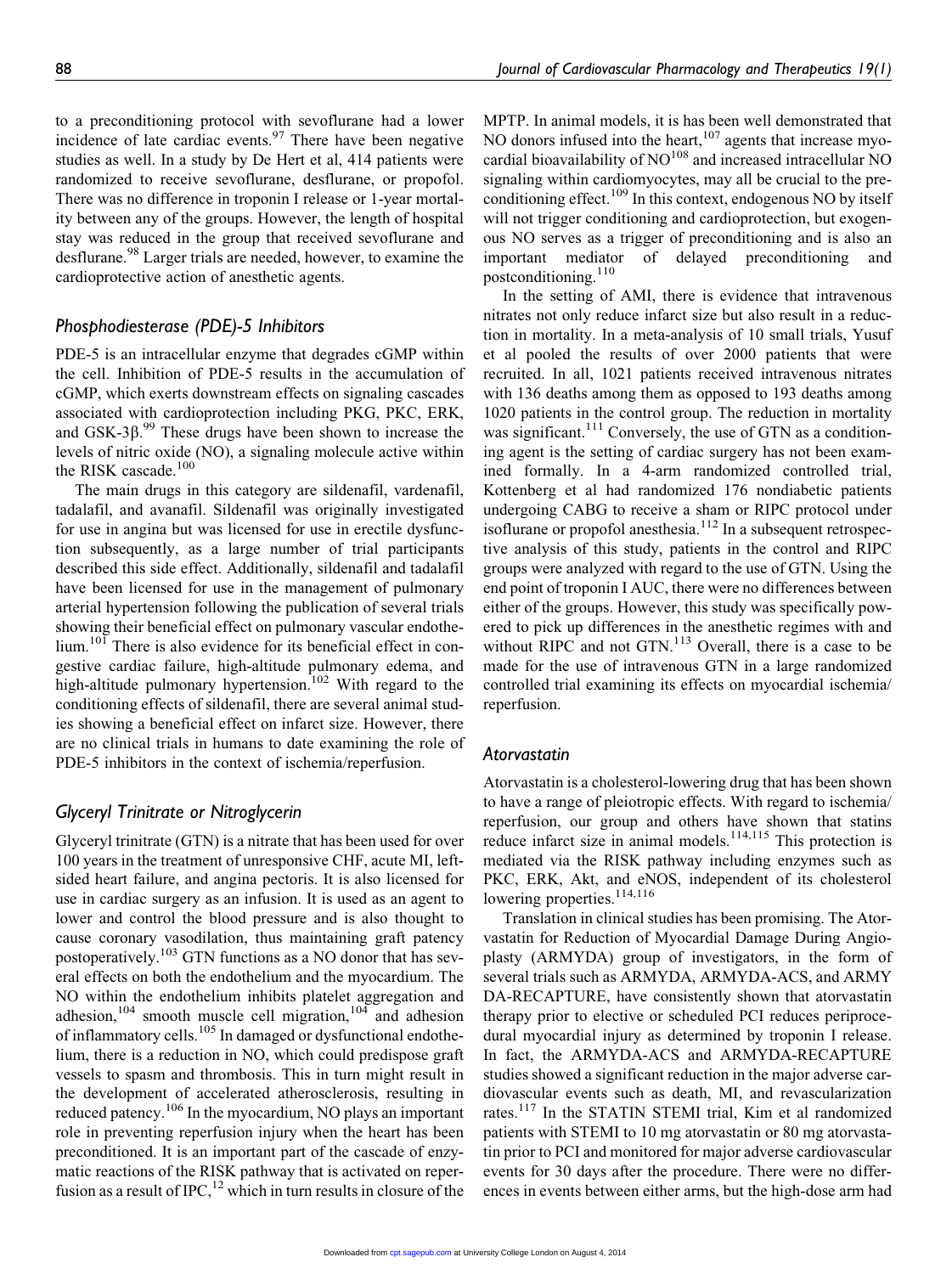better myocardial flow postprocedure.<sup>118</sup> In contrast, in the setting of elective CABG surgery, our group randomized 58 patients to high-dose (160 mg) atorvastatin therapy given acutely, in addition to their chronic therapy, 12 hours before surgery. They performed a similar randomization in 52 patients but instead gave the atorvastatin 2 hours before surgery. Both the protocols resulted in no further protection as determined by troponin I AUC.<sup>119</sup> However, the final analysis after dropouts included only 45 and 51 patients, respectively, and the studies may have been underpowered to detect any differences. In summary, although there is evidence that chronic atorvastatin therapy prior to PCI in elective or scheduled situations may be beneficial, there is little evidence to support the use of acute high-dose atorvastatin in either elective or emergency situations. Currently, there are no large randomized trials using acute high-dose atorvastatin therapy.

#### Delcasertib

Delcasertib is a PKC- $\delta$  antagonist that was developed by Mochly-Rosen's group. Although there are several isoforms of PKC, the PKC- $\delta$  isoform was discovered to be proapoptoic. A selective PKC- $\delta$  antagonist administered to adult cardiomyocytes, Langendorff-perfused hearts, and in an in vivo mouse model caused a reduction in injury following the index ischemia, while transgenic mice with the PKC- $\delta$ -docking protein upregulated (hence causing increased PKC- $\delta$  activity) showed increased damage following ischemia.<sup>120</sup> Evidently, it also improved recovery of function in human atrial muscle ex vivo following simulated ischemia–reperfusion injury.<sup>121</sup>

This was first tested in man by the DELTA MI investigators, when intracoronary delcasertib was administered in a phase II trial at the time of PCI for acute  $STEMI<sup>122</sup>$  Although it had an acceptable safety and tolerability profile, subsequent phase 3 trials failed to show adequate infarct size reductions, and the drug was shelved by the sponsoring pharmaceutical company.<sup>123</sup>

#### Nicorandil

Nicorandil is a derivative of nicontinamide that is coupled to a NO donor. It acts as an opener of ATP-sensitive potassium channels (K-ATP) and also provides a source of  $NO.<sup>124</sup>$ Although external sources of NO have been shown to exert a conditioning effect as discussed previously, opening of the mitochondrial K-ATP (mito-K-ATP) channel is thought to have a role as a mediator of preconditioning. For instance, diazoxide, a K-ATP channel opener, administered to animal hearts exert a similar infarct size reduction as IPC. Combining it with 5-hydroxydecanoate (5-HD), a blocker of the K-ATP channel, abolishes it. Additionally, 5-HD also blocked IPC when administered early but failed to do so when administered late, that is, immediately prior to lethal ischemia.<sup>125</sup> Nicorandil similarly reduced infarct size to the same extent as IPC, and its effects were partially abolished by  $5-\text{HD}$ .<sup>126</sup>

The clinical trials testing nicorandil are far from conclusive. The largest trial to date is the J-WIND trial that had a nicorandil arm. A total of 613 patients were randomized to receive intravenous nicorandil as a bolus followed by an infusion or placebo after primary PCI for acute STEMI. The total CK release was not different in either group, and the overall morbidity and mortality were the same in both the groups after 3 years. However, 61 patients were continued on oral nicorandil after discharge, and in this group, the LV ejection fraction was better at 6-month follow-up.<sup>57</sup> On the other hand, in a randomized trial involving 368 patients, intravenous nicorandil was given before reperfusion therapy for STEMI, at a higher dose than that in the J-WIND trial. This difference in timing and dosage resulted in a significant reduction in cardiovascular death and readmission to hospital for heart failure after a mean followup period of 2.4 years.<sup>127</sup> In the setting of CABG surgery, there is 1 small proof of concept trial involving 32 patients, where intravenous nicorandil infusion started prior to bypass and continued for 2 hours after weaning off bypass could be cardioprotective.<sup>128</sup> There are currently no large trials underway to examine the effects of nicorandil, but it is certainly worth investigating.

## Pharmacological Agents Acting on the Mitochondria

#### **Ciclosporin**

Ciclosporin, an immunosuppressant drug, is a calcineurin inhibitor that also prevents the formation of the MPTP by binding with cyclophilin D (Cyp D), an important component of the pore. This interaction with Cyp D prevents it from participating in the formation of the pore and thus protects mitochondrial integrity.<sup>129</sup> The subsequent release of apoptotic factors is prevented and cell death is avoided. Ciclosporin also protects against myocardial ischemia/reperfusion injury.<sup>130</sup> Although the early studies administered ciclosporin during ischemia or prior to reperfusion, subsequent evidence showed that ciclosporin administered at reperfusion could also protect the heart and that this protection was linked to the MPTP.131,132 These studies also showed that the effect of ciclosporin was related to its Cyp D blockade rather than the ability to inhibit calcineurin.

In a small proof of concept trial by Ovize'e group, 58 patients admitted with an acute STEMI were randomized to receive either 2.5mg/kg of ciclosporin or placebo as a bolus immediately after angiography but prior to PCI. Infarct size was determined using troponin I AUC, which was significantly smaller in the group that received ciclosporin. In this study, the area at risk was determined by estimating the number of abnormally contracting segments at coronary angiography. A regression analysis for area at risk against infarct size seemed to indicate that the greater the area at the risk the larger the reduction in infarct size with ciclosporin. In other words, those that had the largest area at risk benefitted most from ciclosporin. An MRI scan at 5 days in subgroup of 28 patients confirmed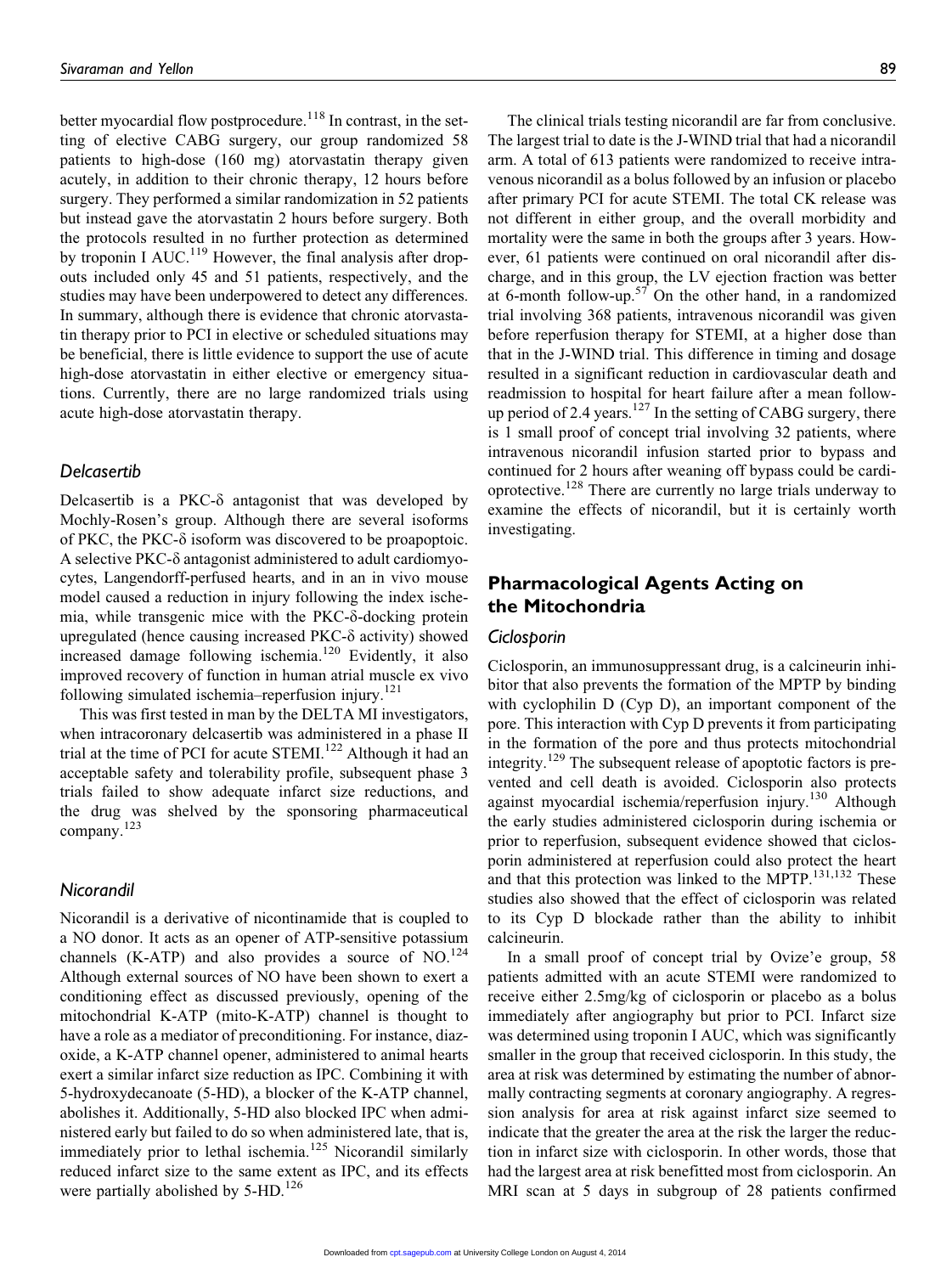|                               | Mechanism of Action                                                                                     | Clinical Trial                                                | N Number and Clinical Setting                                                                                                          | Result                                                                                                                                             |
|-------------------------------|---------------------------------------------------------------------------------------------------------|---------------------------------------------------------------|----------------------------------------------------------------------------------------------------------------------------------------|----------------------------------------------------------------------------------------------------------------------------------------------------|
| Adenosine                     | Adenosine receptors on<br>cell surface-likely AI<br>subtype but some                                    | <b>AMISTAD</b>                                                | 236 patients with STEMI treated<br>with thrombolysis                                                                                   | 33% relative reduction in infarct size<br>Evidence of larger effect with<br>anterior STEMI                                                         |
|                               | evidence for all<br>subtypes                                                                            | <b>AMISTAD-II</b>                                             | 2118 patients with anterior<br>STEMI treated with<br>thrombolysis or PCI                                                               | Reduced infarct size with 70 µg/kg/min<br>of adenosine-no reduction in<br>survival or rehospitalization with<br><b>CHF</b>                         |
| AMP579                        | Adenosine A1 and A2<br>receptor antagonist                                                              | <b>ADMIRE</b>                                                 | 311 patients undergoing PCI for<br>STEMI                                                                                               | No reduction in infarct size. Trend to<br>reduction in anterior STEMI                                                                              |
| <b>Bradykinin</b>             | B2 receptor on cell<br>surface                                                                          | Wang et al                                                    | 41 patient undergoing CABG                                                                                                             | Reduction in CK-MB but no reduction<br>in troponin I                                                                                               |
| Remifentanil                  | Opioid acting on $\mu$ -<br>receptor on cell surface                                                    | Wong et al                                                    | 40 patients undergoing CABG<br>surgery                                                                                                 | Reduced CK-MB at 24 hours and<br>reduced troponin I at 12 hours<br>reduces arrhythmias postoperatively<br>and reduced time to extubation           |
| Exenatide                     | GLP-1 analogue acting via Lonborg et al<br>cell surface receptors                                       |                                                               | 172 patient with STEMI treated<br>with primary PCI                                                                                     | CMR 90 days later showed improved<br>myocardial salvage                                                                                            |
| Atrial natriuretic<br>peptide | Guanylyl cyclase receptors J-WIND<br>that activates PKG and<br>prevents MPTP opening                    |                                                               | who had PCI or thrombolysis                                                                                                            | 569 patients with anterior STEMI Reduced CK-MB AUC after 72 hours,<br>reduced rehospitalization and death,<br>better ejection fraction at 6 months |
| Erythropoietin                | EPO-R receptor on cell<br>surface, which activates<br>RISK pathway, JAK-                                | Ludman et al                                                  | 51 patients admitted with STEMI<br>treated with PCI given S/C<br>EPO 50 000 IU                                                         | No improvement in outcome with<br>increased incidence of MVO and LV<br>dilation.                                                                   |
|                               | STAT, and prevents<br>formation of the MPTP                                                             | <b>REVEAL</b>                                                 | 222 patients with STEMI treated<br>with PCI and S/C EPO 60 000<br>IU within 4 hours of<br>reperfusion                                  | No reduction in infarct size and a higher<br>rate of adverse cardiovascular<br>outcomes                                                            |
|                               |                                                                                                         | Ferrario et al                                                | 30 patients with STEMI treated<br>with PCI given IV EPO 33 000<br>IU immediately prior with 2<br>further boluses at 24 and 48<br>hours | Reduction in CK-MB release and shift in<br>gene expression to antiapoptotic<br>spectrum                                                            |
|                               |                                                                                                         | Prunier et al                                                 | 110 patients with STEMI treated<br>with PCI given 1000 IU/kg of IV<br>EPO immediately after<br>reperfusion                             | Reduction in MVO with improvement in<br>LV volume and function                                                                                     |
| Insulin                       | Insulin cell surface<br>receptor activating<br>RISK pathway and<br>preventing opening of<br><b>MPTP</b> | CREATE-ECLA                                                   | 20 201 patients presenting with<br>STEMI treated with<br>thrombolysis or PCI                                                           | No morbidity or mortality benefit                                                                                                                  |
|                               | Volatile anesthetics Activation of the RISK<br>pathway prevention of                                    | Penta de Peppo<br>et al                                       | 22 patients undergoing CABG<br>surgery treated with enflurane                                                                          | Improved LV contractility<br>postoperatively                                                                                                       |
|                               | MPTP opening                                                                                            | Belhomme et al                                                | 20 patients undergoing CABG<br>surgery treated with isoflurane                                                                         | Reduced CK-MB and troponin I AUC                                                                                                                   |
| <b>Nitrates</b>               | Exogenous supply of nitric Yusuf et al<br>oxide, which is a<br>signaling molecule in<br>RISK pathway    |                                                               | Meta-analysis of 2000 patients in<br>10 trials with AMI receiving<br>nitrates                                                          | Reduction in infarct size and mortality                                                                                                            |
|                               |                                                                                                         | Kleibongard<br>et al                                          | Retrospective analysis of 176<br>patients having elective CABG                                                                         | No reduction in myocardial injury                                                                                                                  |
| Atorvastatin                  | Pleiotropic effects of<br>activating eNOS/Akt-<br><b>ERK/PKC</b>                                        | ARMYDA,<br>ARMYDA-<br>ACS, and<br>ARMYDA-<br><b>RECAPTURE</b> | Patients having elective or<br>scheduled PCI for angina/<br><b>NSTEMI</b>                                                              | Reduction in troponin I release.<br>Reduction in MI, revascularization<br>rates, and death                                                         |
|                               |                                                                                                         | <b>STATIN STEMI</b>                                           | 80 mg atorvastatin prior to<br>PCI for STEMI                                                                                           | 171 patients randomized to 10 or No difference in major cardiovascular<br>events but better myocardial blood<br>flow in high-dose group            |
|                               |                                                                                                         | Ludman et al                                                  | 110 patients given 160 mg<br>atorvastatin prior to elective<br>CABG either 2 hours before<br>or 12 hours before                        | No difference in myocardial injury                                                                                                                 |

| Table 1. Pharmacological Agents That Have Been Tested in Clinical Trial, Which Simulate Myocardial Conditioning. |  |  |  |  |
|------------------------------------------------------------------------------------------------------------------|--|--|--|--|
|------------------------------------------------------------------------------------------------------------------|--|--|--|--|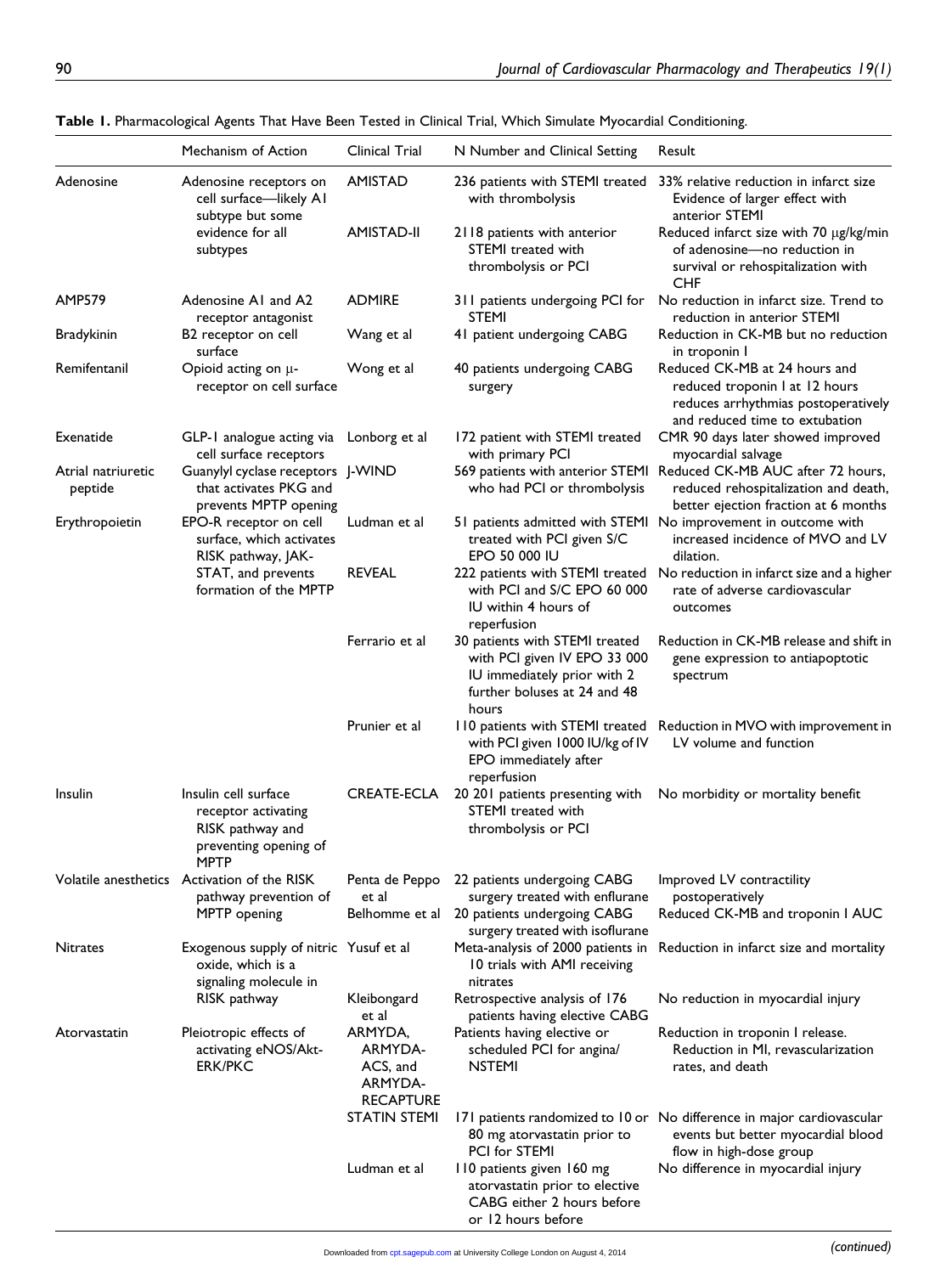Table 1. (continued)

|             | Mechanism of Action                                                                                                       | Clinical Trial | N Number and Clinical Setting                                                              | Result                                                                                                                                                             |
|-------------|---------------------------------------------------------------------------------------------------------------------------|----------------|--------------------------------------------------------------------------------------------|--------------------------------------------------------------------------------------------------------------------------------------------------------------------|
| Delcasertib | $PKC-\delta$ antagonist, which is DELTA MI<br>antiapoptotic                                                               |                | 154 patients with STEMI given<br>delcasertib within 6 hours of<br>symptom onset            | Acceptable safety profile but<br>subsequent studies failed to show<br>infarct size reduction                                                                       |
| Nicorandil  | Mito-K-ATP channel<br>opener and NO donor                                                                                 | I-WIND         | 613 patients with STEMI treated<br>with PCI received IV nicorandil<br>after reperfusion    | No change in myocardial injury,<br>morbidity, or mortality. 61 patients<br>continued on oral nicorandil<br>postprocedure and had better LV<br>function at 6 months |
|             |                                                                                                                           | Ishii et al    | before PCI with high-dose IV<br>nicorandil                                                 | 368 patients with STEMI treated Reduction in readmission to hospital for<br>heart failure and death                                                                |
| Ciclosporin | Prevents formation of the Piot et al<br>MPTP by binding with<br>cyclophilin D, which is a<br>key component of the<br>pore |                | 58 patients with STEMI<br>randomized to receive<br>intravenous ciclosporin prior<br>to PCI | Reduced myocardial injury. Significant<br>reduction in infarct size at 5 days on<br>MRI-same at 6 months                                                           |

Abbreviations: ACS, acute coronary syndrome; ADMIRE, AmP579 Delivery for Myocardial Infarction Reduction; AMISTAD, Acute Myocardial Infarction STudy of Adenosine; Akt, protein kinase B; CABG, coronary artery bypass grafting; CFH, congestive heart failure; CK-MB, creatinine kinase MB; CK-MB AUC, CK-MB area under the curve; CMR, cardiac magnetic resonance; CREATE-ECLA, Clinical Trial of Reviparin and Metabolic Modulation in Acute Myocardial Infarction Treatment Evaluation-Estudios Cardiologicas Latin America; eNOS, endothelial nitric oxide synthase; EPO, erythropoeitin; ERK, extracellular signal-regulated protein kinases; GLP-1, glucagon-like peptide 1; JAK-STAT, Janus kinase and signal transducer and activator of transcription; LV, left ventricular; mito-K-ATP, mitochondrial potassium-ATP; MI, myocardial infarction; MPTP, mitochondrial permeability transition pore; MVO, microvascular obstruction; MRI, magnetic resonance imaging; NO, nitric oxide; PCI, percutaneous coronary intervention; PKC, protein kinase C; PKG, protein kinase G; RISK, reperfusion injury salvage kinase; STEMI, ST-segment elevation MI.

a significant reduction in infarct size.<sup>133</sup> These 28 patients went on to have an MRI scan at 6 months, which confirmed the persistence of the infarct size reduction with a significantly lower LV end systolic volume in patients who received ciclosporin.<sup>134</sup> Currently, the same group is now recruiting for a large multicenter randomized controlled trial (CIRCUS) involving 1000 patients, examining the effects of ciclosporin.

## The Future of Pharmacological Conditioning

Since the first description of IPC in 1986, several trials have been conducted using pharmacological agents to reduce ischemia/reperfusion injury. Although the animal evidence for many agents has been robust, translation in humans has not materialized. Part of the reason why could be the complexity of human patients with their multiple comorbidities and polypharmacy. These patients could be taking a number of pharmacological agents that might block protection or conversely have already activated cardioprotective pathways. For example, recent animal evidence has implicated that platelet inhibitors, such as abciximab, clopidogrel, and cangrelor, commonly used after AMI and prior to PCI, may reduce reperfusion injury and infarct size by postconditioning the heart.<sup>135-137</sup> Another factor could be the advances made in the fields of interventional cardiology, cardiac surgery, cardiac anesthesia, and critical care, which have minimized the procedural risks, optimized techniques, and finetuned pre- and post-procedural care. Or perhaps the dosage, timing, rate, and route of administration of these agents have to be perfectly balanced, which could involve going back to the animal laboratory to conduct yet more scientific experiments.

Nonetheless, some agents show more promise than others, including exenatide, PDE-5 inhibitors, nitrates, and ciclosporin (Table 1). The results of a few multicenter randomized trials are awaited, whereas some are yet to be undertaken. In 2008, cardiovascular diseases accounted for 48% of all deaths due to noncommunicable diseases.<sup>1</sup> Pharmacological conditioning can be used as part of a multifaceted approach to improving clinical outcomes in patients who have ischemic heart disease.

#### Declaration of Conflicting Interests

The author(s) declared no potential conflicts of interest with respect to the research, authorship, and/or publication of this article.

#### Funding

The author(s) disclosed receipt of the following financial support for the research, authorship, and/or publication of this article: Dr. Vivek Sivaraman is currently supported by a grant from the National Institute for Health Research Biomedical Research Centre at University College London Hospitals. He also receives some funding from the Rosetrees Trust and has been a recipient of the National Institute for Health Research Academic Clinical Fellowship. University College London Hospital and University College London, receive a proportion of funding from the Department of Health's NIHR Biomedical Research Centres funding scheme of which DM Yellon is a Senior Investigator. The authors acknowledge the British Heart Foundation for continued support (RG/08/015/26411).

#### References

1. Global Health Observatory, World Health Organization; 2013. [http://www.who.int/gho/ncd/mortality\\_morbidity/en/index.html](http://www.who.int/gho/ncd/mortality_morbidity/en/index.html). Accessed June 18, 2013.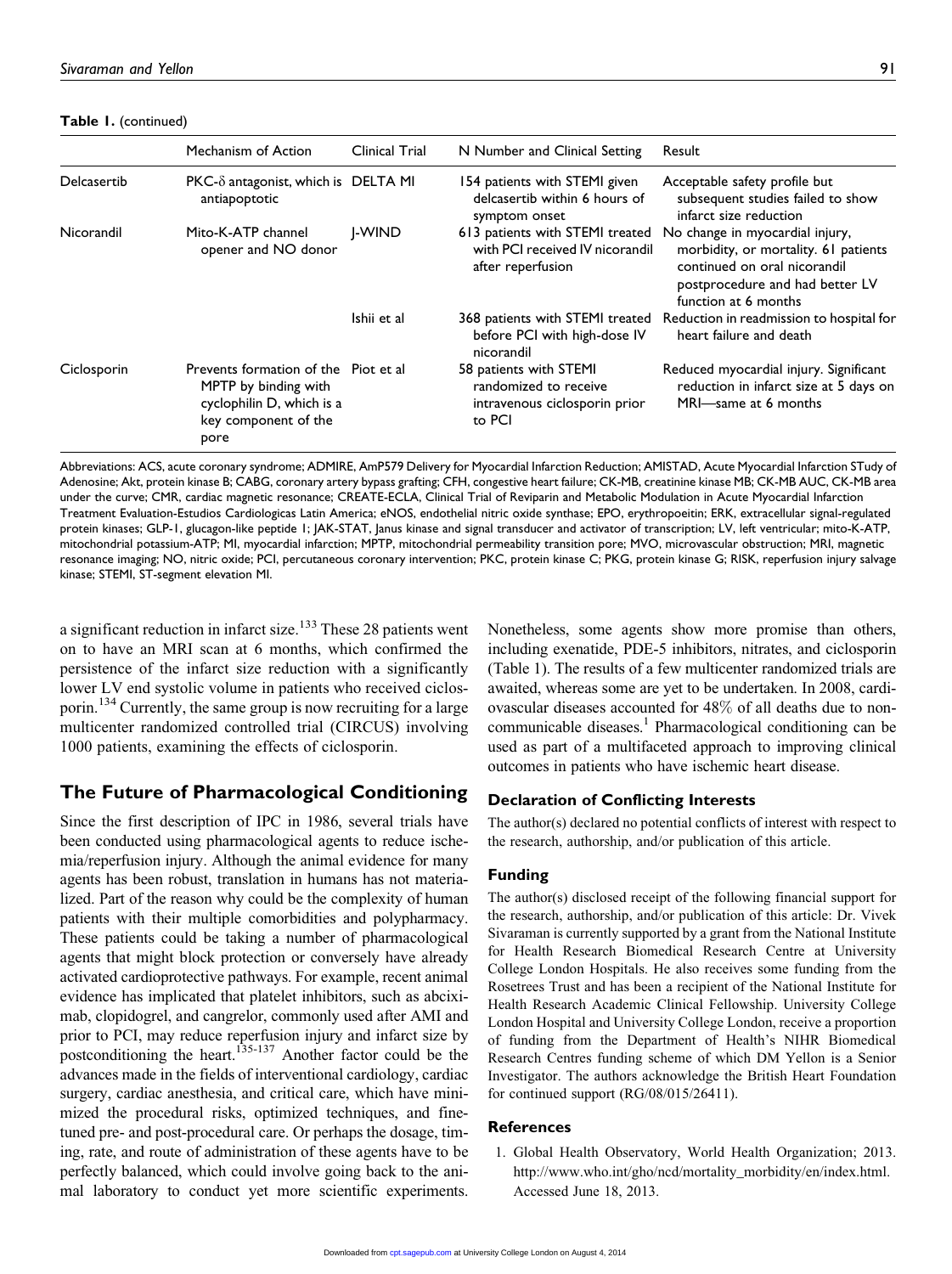- 2. Jennings RB, Sommers HM, Smyth GA, Flack HA, Linn H. Myocardial necrosis induced by temporary occlusion of a coronary artery in the dog. Arch Pathol. 1960;70:68-78.
- 3. Murry CE, Jennings RB, Reimer KA. Preconditioning with ischemia: a delay of lethal cell injury in ischemic myocardium. Circulation. 1986;74(5):1124-1136.
- 4. Zhao ZQ, Corvera JS, Halkos ME, et al. Inhibition of myocardial injury by ischemic postconditioning during reperfusion: comparison with ischemic preconditioning. Am J Physiol Heart Circ Physiol. 2003;285(2):H579-H588.
- 5. Kin H, Zhao ZQ, Sun HY, et al. Postconditioning attenuates myocardial ischemia–reperfusion injury by inhibiting events in the early minutes of reperfusion. Cardiovasc Res. 2004;62(1):74-85.
- 6. Hausenloy DJ, Yellon DM. Remote ischaemic preconditioning: underlying mechanisms and clinical application. Cardiovasc Res. 2008;79(3):377-386.
- 7. Hausenloy DJ, Yellon DM. Myocardial ischemia–reperfusion injury: a neglected therapeutic target. J Clin Invest. 2013; 123(1):92-100.
- 8. Jennings RB, Murry CE, Steenbergen C Jr, Reimer KA. Development of cell injury in sustained acute ischemia. Circulation. 1990; 82(suppl 3):II2-II12.
- 9. Garcia-Dorado D, Ruiz-Meana M, Inserte J, Rodriguez-Sinovas A, Piper HM. Calcium-mediated cell death during myocardial reperfusion. Cardiovasc Res. 2012;94(2):168-180.
- 10. Eltzschig HK, Eckle T. Ischemia and reperfusion—from mechanism to translation. Nat Med. 2011;17(11):1391-1401.
- 11. Yellon DM, Hausenloy DJ. Myocardial reperfusion injury. N Engl J Med. 2007;357(11):1121-1135.
- 12. Yellon DM, Downey JM. Preconditioning the myocardium: from cellular physiology to clinical cardiology. Physiol Rev. 2003; 83(4):1113-1151.
- 13. Lecour S. Activation of the protective Survivor Activating Factor Enhancement (SAFE) pathway against reperfusion injury: does it go beyond the RISK pathway? J Mol Cell Cardiol. 2009;47(1): 32-40.
- 14. Paiva MA, Goncalves LM, Providencia LA, Davidson SM, Yellon DM, Mocanu MM. Transitory activation of AMPK at reperfusion protects the ischaemic-reperfused rat myocardium against infarction. Cardiovasc Drugs Ther. 2010;24(1):25-32.
- 15. Liu GS, Thornton J, Van Winkle DM, Stanley AW, Olsson RA, Downey JM. Protection against infarction afforded by preconditioning is mediated by A1 adenosine receptors in rabbit heart. Circulation. 1991;84(1):350-356.
- 16. Liu GS, Cohen MV, Mochly-Rosen D, Downey JM. Protein kinase C-epsilon is responsible for the protection of preconditioning in rabbit cardiomyocytes. J Mol Cell Cardiol. 1999;31(10): 1937-1948.
- 17. Hausenloy DJ, Yellon DM. Reperfusion injury salvage kinase signalling: taking a RISK for cardioprotection. Heart Fail Rev. 2007; 12(3-4):217-234.
- 18. Mahaffey KW, Puma JA, Barbagelata NA, et al. Adenosine as an adjunct to thrombolytic therapy for acute myocardial infarction: results of a multicenter, randomized, placebo-controlled trial: the Acute Myocardial Infarction STudy of ADenosine (AMISTAD) trial. J Am Coll Cardiol. 1999;34(6):1711-1720.
- 19. Ross AM, Gibbons RJ, Stone GW, Kloner RA, Alexander RW. A randomized, double-blinded, placebo-controlled multicenter trial of adenosine as an adjunct to reperfusion in the treatment of acute myocardial infarction (AMISTAD-II). J Am Coll Cardiol. 2005;45(11):1775-1780.
- 20. Kloner RA, Forman MB, Gibbons RJ, Ross AM, Alexander RW, Stone GW. Impact of time to therapy and reperfusion modality on the efficacy of adenosine in acute myocardial infarction: the AMISTAD-2 trial. Eur Heart J. 2006;27(20):2400-2405.
- 21. Eckle T, Krahn T, Grenz A, et al. Cardioprotection by ecto-5'nucleotidase (CD73) and A2B adenosine receptors. Circulation. 2007;115(12):1581-1590.
- 22. Philipp S, Yang XM, Cui L, Davis AM, Downey JM, Cohen MV. Postconditioning protects rabbit hearts through a protein kinase C-adenosine A2b receptor cascade. Cardiovasc Res. 2006;70(2): 308-314.
- 23. Kopecky SL, Aviles RJ, Bell MR, et al. A randomized, doubleblinded, placebo-controlled, dose-ranging study measuring the effect of an adenosine agonist on infarct size reduction in patients undergoing primary percutaneous transluminal coronary angioplasty: the ADMIRE (AmP579 Delivery for Myocardial Infarction REduction) study. Am Heart J. 2003;146(1):146-152.
- 24. Liu Y, Yang X, Yang XM, et al. AMP579 is revealed to be a potent A2b-adenosine receptor agonist in human 293 cells and rabbit hearts. Basic Res Cardiol. 2010;105(1):129-137.
- 25. Xu Z, Yang XM, Cohen MV, Neumann T, Heusch G, Downey JM. Limitation of infarct size in rabbit hearts by the novel adenosine receptor agonist AMP 579 administered at reperfusion. J Mol Cell Cardiol. 2000;32(12):2339-2347.
- 26. Xu Z, Downey JM, Cohen MV. Timing and duration of administration are crucial for antiinfarct effect of AMP 579 infused at reperfusion in rabbit heart. Heart Dis. 2003;5(6):368-371.
- 27. Wall TM, Sheehy R, Hartman JC. Role of bradykinin in myocardial preconditioning. J Pharmacol Exp Ther. 1994;270(2): 681-689.
- 28. Manolis AJ, Marketou ME, Gavras I, Gavras H. Cardioprotective properties of bradykinin: role of the B(2) receptor. Hypertens Res. 2010;33(8):772-777.
- 29. Weidenbach R, Schulz R, Gres P, Behrends M, Post H, Heusch G. Enhanced reduction of myocardial infarct size by combined ACE inhibition and  $AT(1)$ -receptor antagonism. Br J Pharmacol. 2000; 131(1):138-144.
- 30. Jin ZQ, Chen X. Pretreatment with ramiprilat induces cardioprotection against free radical injury in guinea-pig isolated heart: involvement of bradykinin, protein kinase C and prostaglandins. Clin Exp Pharmacol Physiol. 2000;27(4):257-262.
- 31. Penna C, Tullio F, Moro F, Folino A, Merlino A, Pagliaro P. Effects of a protocol of ischemic postconditioning and/or captopril in hearts of normotensive and hypertensive rats. Basic Res Cardiol. 2010;105(2):181-192.
- 32. Morris SD, Yellon DM. Angiotensin-converting enzyme inhibitors potentiate preconditioning through bradykinin B2 receptor activation in human heart. J Am Coll Cardiol. 1997;29(7): 1599-1606.
- 33. Jaberansari MT, Baxter GF, Muller CA, et al. Angiotensinconverting enzyme inhibition enhances a subthreshold stimulus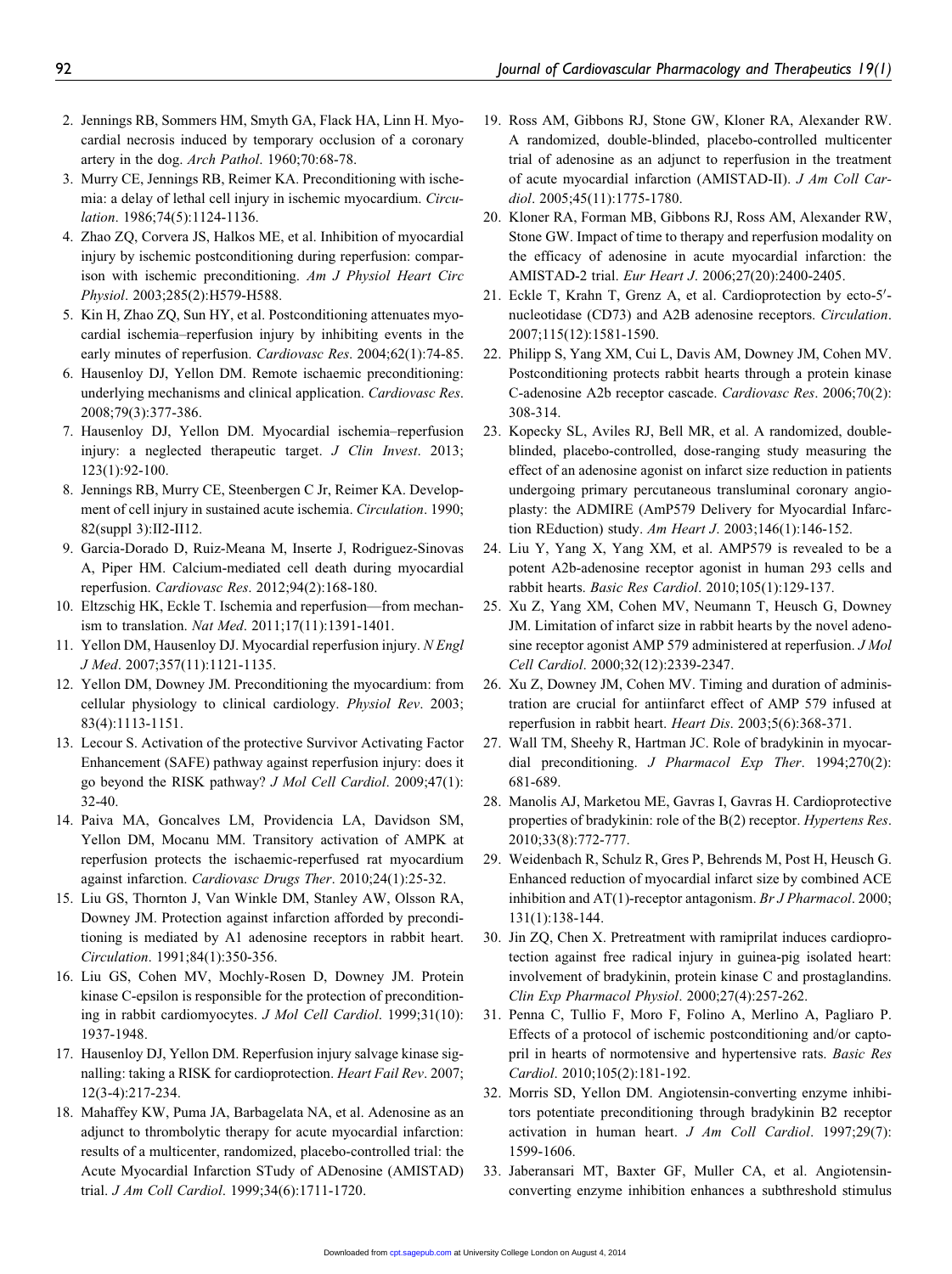to elicit delayed preconditioning in pig myocardium. J Am Coll Cardiol. 2001;37(7):1996-2001.

- 34. Wang X, Wei M, Kuukasjarvi P, et al. The anti-inflammatory effect of bradykinin preconditioning in coronary artery bypass grafting (bradykinin and preconditioning). Scand Cardiovasc J. 2009;43(1):72-79.
- 35. Pedersen CM, Schmidt MR, Barnes G, et al. Bradykinin does not mediate remote ischaemic preconditioning or ischaemiareperfusion injury in vivo in man. Heart. 2011;97(22): 1857-1861.
- 36. Kirkpatrick JN, St John Sutton M. Assessment of ventricular remodeling in heart failure clinical trials. Curr Heart Fail Rep. 2012;9(4):328-336.
- 37. Ungi I, Palinkas A, Nemes A, et al. Myocardial protection with enalaprilat in patients unresponsive to ischemic preconditioning during percutaneous coronary intervention. Can J Physiol Pharmacol. 2008;86(12):827-834.
- 38. Bonnemeier H, Schafer U, Ortak J, et al. Low doses of intracoronary enalaprilat suppress reperfusion-associated ventricular arrhythmias after primary percutaneous coronary interventions for acute myocardial infarction. Pacing Clin Electrophysiol. 2007;30(suppl 1):S160-S165.
- 39. Schaefer U, Kurz T, Bonnemeier H, et al. Intracoronary enalaprilat during angioplasty for acute myocardial infarction: alleviation of postischaemic neurohumoral and inflammatory stress? J Intern Med. 2007;261(2):188-200.
- 40. Schultz JE, Rose E, Yao Z, Gross GJ. Evidence for involvement of opioid receptors in ischemic preconditioning in rat hearts. Am J Physiol. 1995;268(5 pt 2):H2157-H2161.
- 41. Wong GT, Huang Z, Ji S, Irwin MG. Remifentanil reduces the release of biochemical markers of myocardial damage after coronary artery bypass surgery: a randomized trial. J Cardiothorac Vasc Anesth. 2010;24(5):790-796.
- 42. Wong GT, Li R, Jiang LL, Irwin MG. Remifentanil post-conditioning attenuates cardiac ischemia–reperfusion injury via kappa or delta opioid receptor activation. Acta Anaesthesiol Scand. 2010;54(4):510-518.
- 43. Gross GJ. Role of opioids in acute and delayed preconditioning. J Mol Cell Cardiol. 2003;35(7):709-718.
- 44. Bose AK, Mocanu MM, Carr RD, Brand CL, Yellon DM. Glucagon-like peptide 1 can directly protect the heart against ischemia/reperfusion injury. Diabetes. 2005;54(1):146-151.
- 45. Matheeussen V, Jungraithmayr W, De Meester I. Dipeptidyl peptidase 4 as a therapeutic target in ischemia/reperfusion injury. Pharmacol Ther. 2012;136(3):267-282.
- 46. Simsek S, de Galan BE. Cardiovascular protective properties of incretin-based therapies in type 2 diabetes. Curr Opin Lipidol. 2012;23(6):540-547.
- 47. Chinda K, Chattipakorn S, Chattipakorn N. Cardioprotective effects of incretin during ischaemia-reperfusion. Diab Vasc Dis Res. 2012;9(4):256-269.
- 48. Ye Y, Keyes KT, Zhang C, Perez-Polo JR, Lin Y, Birnbaum Y. The myocardial infarct size-limiting effect of sitagliptin is PKA-dependent, whereas the protective effect of pioglitazone is partially dependent on PKA. Am J Physiol Heart Circ Physiol. 2010;298(5):H1454-H1465.
- 49. Sauve M, Ban K, Momen MA, et al. Genetic deletion or pharmacological inhibition of dipeptidyl peptidase-4 improves cardiovascular outcomes after myocardial infarction in mice. Diabetes. 2010;59(4):1063-1073.
- 50. Hausenloy DJ, Yellon DM. Taking lizard saliva to heart. Eur Heart J. 2012;33(12):1426-1430.
- 51. Lonborg J, Vejlstrup N, Kelbaek H, et al. Exenatide reduces reperfusion injury in patients with ST-segment elevation myocardial infarction. Eur Heart J. 2012;33(12):1491-1499.
- 52. Lonborg J, Kelbaek H, Vejlstrup N, et al. Exenatide reduces final infarct size in patients with ST-segment-elevation myocardial infarction and short-duration of ischemia. Cir Cardiovasc Interv. 2012;5(2):288-295.
- 53. Dietz JR. Mechanisms of atrial natriuretic peptide secretion from the atrium. Cardiovasc Res. 2005;68(1):8-17.
- 54. Hayek S, Nemer M. Cardiac natriuretic peptides: from basic discovery to clinical practice. Cardiovasc Ther. 2011;29(6):362-376.
- 55. Yang XM, Philipp S, Downey JM, Cohen MV. Atrial natriuretic peptide administered just prior to reperfusion limits infarction in rabbit hearts. Basic Res Cardiol. 2006;101(4):311-318.
- 56. Hong L, Xi J, Zhang Y, et al. Atrial natriuretic peptide prevents the mitochondrial permeability transition pore opening by inactivating glycogen synthase kinase 3beta via PKG and PI3K in cardiac H9c2 cells. Eur J Pharmacol. 2012;695(1-3):13-19.
- 57. Kitakaze M, Asakura M, Kim J, et al. Human atrial natriuretic peptide and nicorandil as adjuncts to reperfusion treatment for acute myocardial infarction (J-WIND): 2 randomised trials. Lancet. 2007;370(9597):1483-1493.
- 58. Kasama S, Furuya M, Toyama T, Ichikawa S, Kurabayashi M. Effect of atrial natriuretic peptide on left ventricular remodelling in patients with acute myocardial infarction. Eur Heart J. 2008; 29(12):1485-1494.
- 59. Kuga H, Ogawa K, Oida A, et al. Administration of atrial natriuretic peptide attenuates reperfusion phenomena and preserves left ventricular regional wall motion after direct coronary angioplasty for acute myocardial infarction. Circ J. 2003;67(5):443-448.
- 60. Chong ZZ, Kang JQ, Maiese K. Erythropoietin is a novel vascular protectant through activation of Akt1 and mitochondrial modulation of cysteine proteases. Circulation. 2002;106(23):2973-2979.
- 61. Ong SG, Hausenloy DJ. Hypoxia-inducible factor as a therapeutic target for cardioprotection. Pharmacol Ther. 2012;136(1):69-81.
- 62. Chong ZZ, Li F, Maiese K. Erythropoietin requires NF-kappaB and its nuclear translocation to prevent early and late apoptotic neuronal injury during beta-amyloid toxicity. Curr Neurovasc Res. 2005;2(5):387-399.
- 63. Maiese K, Li F, Chong ZZ. New avenues of exploration for erythropoietin. JAMA. 2005;293(1):90-95.
- 64. Nishihara M, Miura T, Miki T, et al. Modulation of the mitochondrial permeability transition pore complex in GSK-3betamediated myocardial protection. J Mol Cell Cardiol. 2007; 43(5):564-570.
- 65. Ludman AJ, Yellon DM, Hasleton J, et al. Effect of erythropoietin as an adjunct to primary percutaneous coronary intervention: a randomised controlled clinical trial. Heart. 2011;97(19):1560-1565.
- 66. Najjar SS, Rao SV, Melloni C, et al. Intravenous erythropoietin in patients with ST-segment elevation myocardial infarction: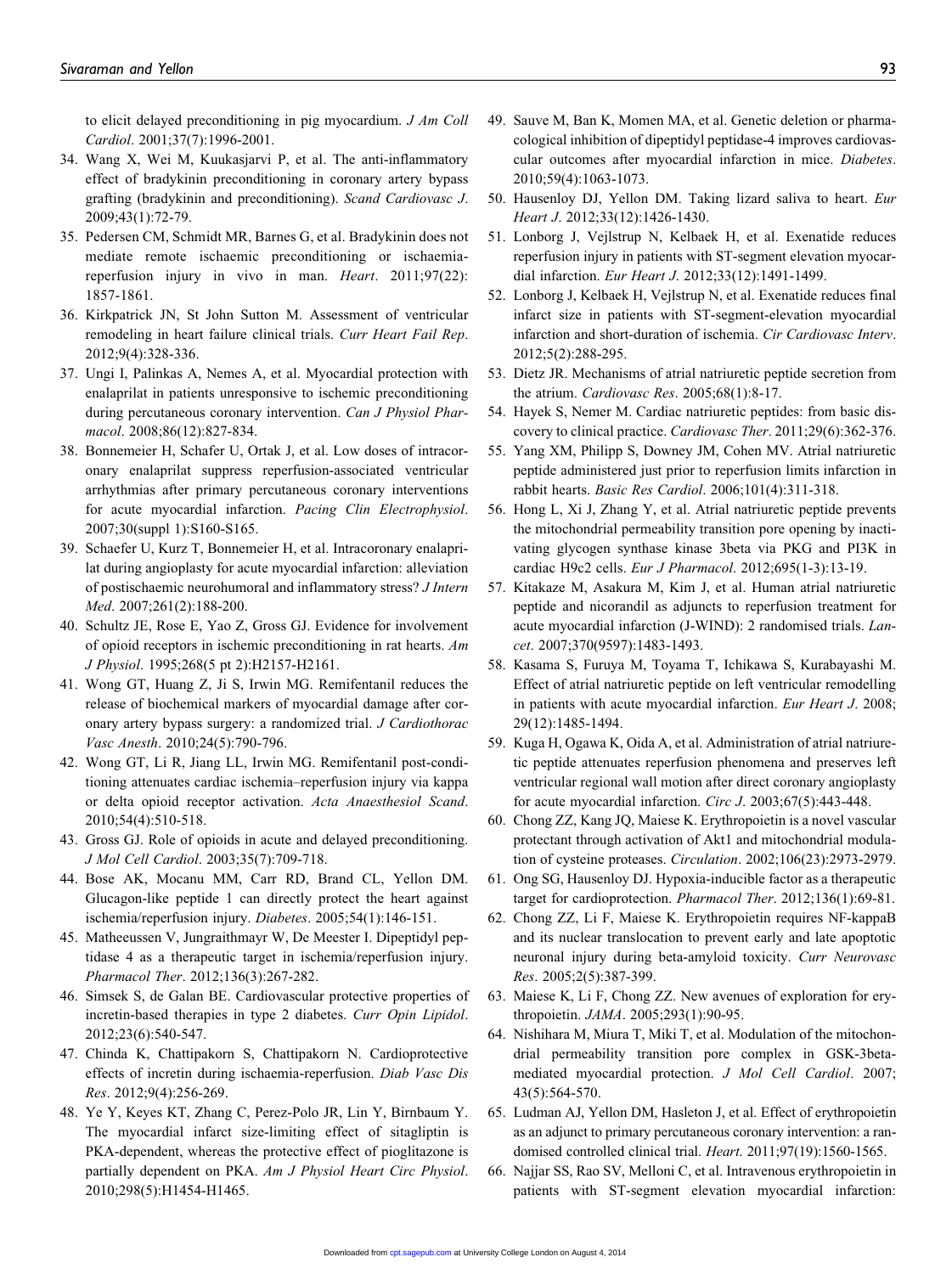REVEAL: a randomized controlled trial. JAMA. 2011;305(18): 1863-1872.

- 67. Ott I, Schulz S, Mehilli J, et al. Erythropoietin in patients with acute ST-segment elevation myocardial infarction undergoing primary percutaneous coronary intervention: a randomized, double-blind trial. Circ Cardiovasc Interv. 2010;3(5):408-413.
- 68. Voors AA, Belonje AM, Zijlstra F, et al. A single dose of erythropoietin in ST-elevation myocardial infarction. Eur Heart J. 2010; 31(21):2593-2600.
- 69. Mocini D, Muso P, Guendouz E, et al. Endogenous erythropoietin and a single bolus of 40,000 IU of epoetin alpha do not protect the heart from ischaemia-reperfusion injury during extracorporeal circulation for cardiac surgery. Perfusion. 2008;23(3):187-192.
- 70. Joyeux-Faure M, Durand M, Bedague D, et al. Evaluation of the effect of one large dose of erythropoietin against cardiac and cerebral ischemic injury occurring during cardiac surgery with cardiopulmonary bypass: a randomized double-blind placebocontrolled pilot study. Fundam Clin Pharmacol. 2012;26(6): 761-770.
- 71. Ferrario M, Arbustini E, Massa M, et al. High-dose erythropoietin in patients with acute myocardial infarction: a pilot, randomised, placebo-controlled study. Int J Cardiol. 2011;147(1):124-131.
- 72. Prunier F, Biere L, Gilard M, et al. Single high-dose erythropoietin administration immediately after reperfusion in patients with ST-segment elevation myocardial infarction: results of the erythropoietin in myocardial infarction trial. Am Heart J. 2012; 163(2):200-207.e201.
- 73. Taniguchi N, Nakamura T, Sawada T, et al. Erythropoietin prevention trial of coronary restenosis and cardiac remodeling after ST-elevated acute myocardial infarction (EPOC-AMI): a pilot, randomized, placebo-controlled study. Circ J. 2010;74(11): 2365-2371.
- 74. Ozawa T, Toba K, Suzuki H, et al. Single-dose intravenous administration of recombinant human erythropoietin is a promising treatment for patients with acute myocardial infarction—randomized controlled pilot trial of EPO/AMI-1 study. Circ J. 2010; 74(7):1415-1423.
- 75. Andreotti F, Agati L, Conti E, et al. Update on phase II studies of erythropoietin in acute myocardial infarction. Rationale and design of exogenous erythropoietin in acute myocardial infarction: New Outlook aNd Dose Association Study (EPAMINON-DAS). J Thromb Thrombolysis. 2009;28(4):489-495.
- 76. Minamino T, Toba K, Higo S, et al. Design and rationale of lowdose erythropoietin in patients with ST-segment elevation myocardial infarction (EPO-AMI-II study): a randomized controlled clinical trial. Cardiovasc Drugs Ther. 2012;26(5):409-416.
- 77. Suh JW, Yoon YE, Oh IY, et al. A single-center prospective randomized controlled trial evaluating the safety and efficacy of intracoronary erythropoietin delivery before reperfusion: gauging infarct size in patients with acute ST-segment elevation myocardial infarction. Study design and rationale of the 'ICEBERG Trial'. Contemp Clin Trials. 2013;35(1):145-150.
- 78. Lou M, Garrett TP, McKern NM, et al. The first three domains of the insulin receptor differ structurally from the insulin-like growth factor 1 receptor in the regions governing ligand specificity. Proc Natl Acad Sci USA. 2006;103(33):12429-12434.
- 79. Baines CP, Wang L, Cohen MV, Downey JM. Myocardial protection by insulin is dependent on phospatidylinositol 3-kinase but not protein kinase C or KATP channels in the isolated rabbit heart. Basic Res Cardiol. 1999;94(3):188-198.
- 80. Jonassen AK, Sack MN, Mjos OD, Yellon DM. Myocardial protection by insulin at reperfusion requires early administration and is mediated via Akt and p70s6 kinase cell-survival signaling. Circ Res. 2001;89(12):1191-1198.
- 81. Davidson SM, Hausenloy D, Duchen MR, Yellon DM. Signalling via the reperfusion injury signalling kinase (RISK) pathway links closure of the mitochondrial permeability transition pore to cardioprotection. Int J Biochem Cell Biol. 2006;38(3):414-419.
- 82. Zhang HF, Fan Q, Qian XX, et al. Role of insulin in the antiapoptotic effect of glucose–insulin–potassium in rabbits with acute myocardial ischemia and reperfusion. Apoptosis. 2004; 9(6):777-783.
- 83. Zhang HX, Zang YM, Huo JH, et al. Physiologically tolerable insulin reduces myocardial injury and improves cardiac functional recovery in myocardial ischemic/reperfused dogs. J Cardiovasc Pharmacol. 2006;48(6):306-313.
- 84. Zhu P, Lu L, Xu Y, Greyson C, Schwartz GG. Glucose–insulin– potassium preserves systolic and diastolic function in ischemia and reperfusion in pigs. Am J Physiol Heart Circ Physiol. 2000; 278(2):H595-H603.
- 85. Mehta SR, Yusuf S, Diaz R, et al. Effect of glucose–insulin– potassium infusion on mortality in patients with acute STsegment elevation myocardial infarction: the CREATE-ECLA randomized controlled trial. JAMA. 2005;293(4):437-446.
- 86. Diaz R, Goyal A, Mehta SR, et al. Glucose–insulin–potassium therapy in patients with ST-segment elevation myocardial infarction. JAMA. 2007;298(20):2399-2405.
- 87. Selker HP, Beshansky JR, Sheehan PR, et al. Out-of-hospital administration of intravenous glucose–insulin–potassium in patients with suspected acute coronary syndromes: the IMMEDI-ATE randomized controlled trial. JAMA. 2012;307(18):1925-1933.
- 88. Fan Y, Zhang AM, Xiao YB, Weng YG, Hetzer R. Glucose–insulin–potassium therapy in adult patients undergoing cardiac surgery: a meta-analysis. Eur J Cardiothorac Surg. 2011;40(1): 192-199.
- 89. Davis RF, DeBoer LW, Rude RE, Lowenstein E, Maroko PR. The effect of halothane anesthesia on myocardial necrosis, hemodynamic performance, and regional myocardial blood flow in dogs following coronary artery occlusion. Anesthesiology. 1983; 59(5):402-411.
- 90. Cope DK, Impastato WK, Cohen MV, Downey JM. Volatile anesthetics protect the ischemic rabbit myocardium from infarction. Anesthesiology. 1997;86(3):699-709.
- 91. Preckel B, Schlack W, Comfere T, Obal D, Barthel H, Thamer V. Effects of enflurane, isoflurane, sevoflurane and desflurane on reperfusion injury after regional myocardial ischaemia in the rabbit heart in vivo. Br J Anaesth. 1998;81(6):905-912.
- 92. Frassdorf J, De Hert S, Schlack W. Anaesthesia and myocardial ischaemia/reperfusion injury. Br J Anaesth. 2009;103(1):89-98.
- 93. Penta de Peppo A, Polisca P, Tomai F, et al. Recovery of LV contractility in man is enhanced by preischemic administration of enflurane. Ann Thorac Surg. 1999;68(1):112-118.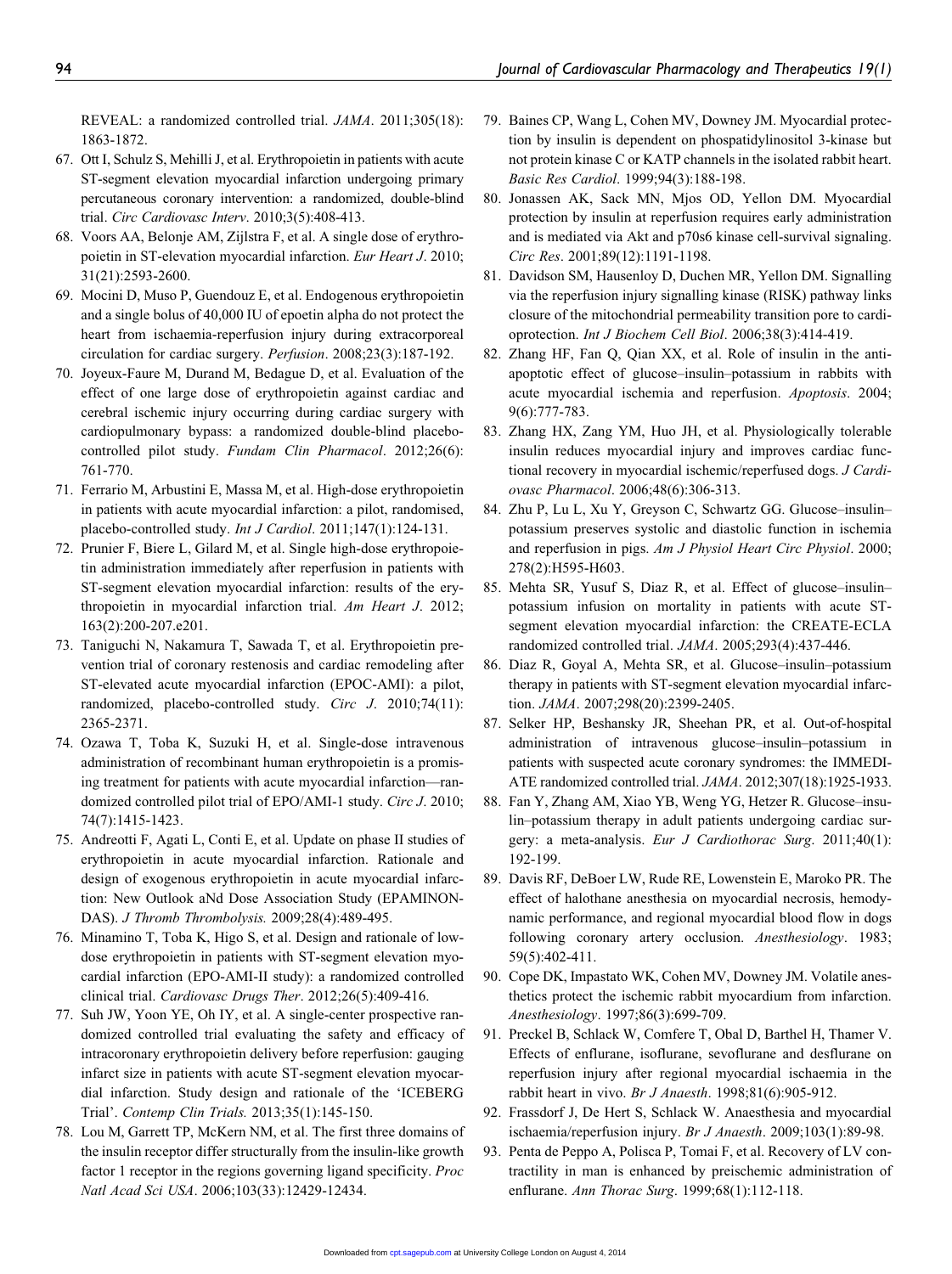- 94. Belhomme D, Peynet J, Louzy M, Launay JM, Kitakaze M, Menasche P. Evidence for preconditioning by isoflurane in coronary artery bypass graft surgery. Circulation. 1999;100(19 suppl):II340-II344.
- 95. De Hert SG, Van der Linden PJ, Cromheecke S, et al. Choice of primary anesthetic regimen can influence intensive care unit length of stay after coronary surgery with cardiopulmonary bypass. Anesthesiology. 2004;101(1):9-20.
- 96. de Hert SG, Van der Linden PJ. Left ventricular function after cardiopulmonary bypass is related to the length-dependent regulation of myocardial function. Anesth Analg. 2004;99(1):311-312.
- 97. Garcia C, Julier K, Bestmann L, et al. Preconditioning with sevoflurane decreases PECAM-1 expression and improves one-year cardiovascular outcome in coronary artery bypass graft surgery. Br J Anaesth. 2005;94(2):159-165.
- 98. De Hert S, Vlasselaers D, Barbe R, et al. A comparison of volatile and non volatile agents for cardioprotection during on-pump coronary surgery. Anaesthesia. 2009;64(9):953-960.
- 99. Kukreja RC, Salloum FN, Das A, Koka S, Ockaili RA, Xi L. Emerging new uses of phosphodiesterase-5 inhibitors in cardiovascular diseases. Exp Clin Cardiol. 2011;16(4):e30-e35.
- 100. Reffelmann T, Kloner RA. Phosphodiesterase 5 inhibitors: are they cardioprotective? Cardiovasc Res. 2009;83(2):204-212.
- 101. Croom KF, Curran MP. Sildenafil: a review of its use in pulmonary arterial hypertension. Drugs. 2008;68(3):383-397.
- 102. Schwartz BG, Levine LA, Comstock G, Stecher VJ, Kloner RA. Cardiac uses of phosphodiesterase-5 inhibitors. J Am Coll Cardiol. 2012;59(1):9-15.
- 103. Sogo N, Campanella C, Webb DJ, Megson IL. S-nitrosothiols cause prolonged, nitric oxide-mediated relaxation in human saphenous vein and internal mammary artery: therapeutic potential in bypass surgery. Br J Pharmacol. 2000;131(6):1236-1244.
- 104. Radomski MW, Palmer RM, Moncada S. Endogenous nitric oxide inhibits human platelet adhesion to vascular endothelium. Lancet. 1987;2(8567):1057-1058.
- 105. Lefer AM. Nitric oxide: nature's naturally occurring leukocyte inhibitor. Circulation. 1997;95(3):553-554.
- 106. Motwani JG, Topol EJ. Aortocoronary saphenous vein graft disease: pathogenesis, predisposition, and prevention. Circulation. 1998;97(9):916-931.
- 107. Kanno S, Lee PC, Zhang Y, et al. Attenuation of myocardial ischemia/reperfusion injury by superinduction of inducible nitric oxide synthase. Circulation. 2000;101(23):2742-2748.
- 108. Duranski MR, Greer JJ, Dejam A, et al. Cytoprotective effects of nitrite during in vivo ischemia–reperfusion of the heart and liver. J Clin Invest. 2005;115(5):1232-1240.
- 109. Cohen MV, Yang XM, Downey JM. Nitric oxide is a preconditioning mimetic and cardioprotectant and is the basis of many available infarct-sparing strategies. Cardiovasc Res. 2006; 70(2):231-239.
- 110. Heusch G, Boengler K, Schulz R. Cardioprotection: nitric oxide, protein kinases, and mitochondria. Circulation. 2008;118(19): 1915-1919.
- 111. Yusuf S, Collins R, MacMahon S, Peto R. Effect of intravenous nitrates on mortality in acute myocardial infarction: an overview of the randomised trials. Lancet. 1988;1(8594):1088-1092.
- 112. Kottenberg E, Thielmann M, Bergmann L, et al. Protection by remote ischemic preconditioning during coronary artery bypass graft surgery with isoflurane but not propofol—a clinical trial. Acta Anaesthesiol Scand. 2012;56(1):30-38.
- 113. Kleinbongard P, Thielmann M, Jakob H, Peters J, Heusch G, Kottenberg E. Nitroglycerin does not interfere with protection by remote ischemic preconditioning in patients with surgical coronary revascularization under isoflurane anesthesia. Cardiovasc Drugs Ther. 2013;27(4):359-361.
- 114. Bell RM, Yellon DM. Atorvastatin, administered at the onset of reperfusion, and independent of lipid lowering, protects the myocardium by up-regulating a pro-survival pathway. J Am Coll Cardiol. 2003;41(3):508-515.
- 115. Ikeda Y, Young LH, Lefer AM. Rosuvastatin, a new HMG-CoA reductase inhibitor, protects ischemic reperfused myocardium in normocholesterolemic rats. J Cardiovasc Pharmacol. 2003; 41(4):649-656.
- 116. Vilahur G, Casani L, Pena E, Duran X, Juan-Babot O, Badimon L. Induction of RISK by HMG-CoA reductase inhibition affords cardioprotection after myocardial infarction. Atherosclerosis. 2009;206(1):95-101.
- 117. Nusca A, Melfi R, Patti G, Di Sciascio G. Statin loading for acute coronary syndromes. Curr Opin Cardiol. 2010;25(4):373-378.
- 118. Kim JS, Kim J, Choi D, et al. Efficacy of high-dose atorvastatin loading before primary percutaneous coronary intervention in ST-segment elevation myocardial infarction: the STATIN STEMI trial. JACC Cardiovasc Interv. 2010;3(3):332-339.
- 119. Ludman AJ, Hausenloy DJ, Babu G, et al. Failure to recapture cardioprotection with high-dose atorvastatin in coronary artery bypass surgery: a randomised controlled trial. Basic Res Cardiol. 2011;106(6):1387-1395.
- 120. Churchill EN, Mochly-Rosen D. The roles of PKCdelta and epsilon isoenzymes in the regulation of myocardial ischaemia/reperfusion injury. Biochem Soc Trans. 2007;35(pt 5):1040-1042.
- 121. Sivaraman V, Hausenloy DJ, Kolvekar S, et al. The divergent roles of protein kinase C epsilon and delta in simulated ischaemia-reperfusion injury in human myocardium. J Mol Cell Cardiol. 2009;46(5):758-764.
- 122. Bates E, Bode C, Costa M, et al. Intracoronary KAI-9803 as an adjunct to primary percutaneous coronary intervention for acute ST-segment elevation myocardial infarction. Circulation. 2008; 117(7):886-896.
- 123. Mochly-Rosen D, Das K, Grimes KV. Protein kinase C, an elusive therapeutic target? Nat Rev Drug Discov. 2012;11(12): 937-957.
- 124. Horinaka S. Use of nicorandil in cardiovascular disease and its optimization. Drugs. 2011;71(9):1105-1119.
- 125. Pain T, Yang XM, Critz SD, et al. Opening of mitochondrial K(ATP) channels triggers the preconditioned state by generating free radicals. Circ Res. 2000;87(6):460-466.
- 126. Sanada S, Kitakaze M, Asanuma H, et al. Role of mitochondrial and sarcolemmal K(ATP) channels in ischemic preconditioning of the canine heart. Am J Physiol Heart Circ Physiol. 2001; 280(1):H256-H263.
- 127. Ishii H, Ichimiya S, Kanashiro M, et al. Impact of a single intravenous administration of nicorandil before reperfusion in